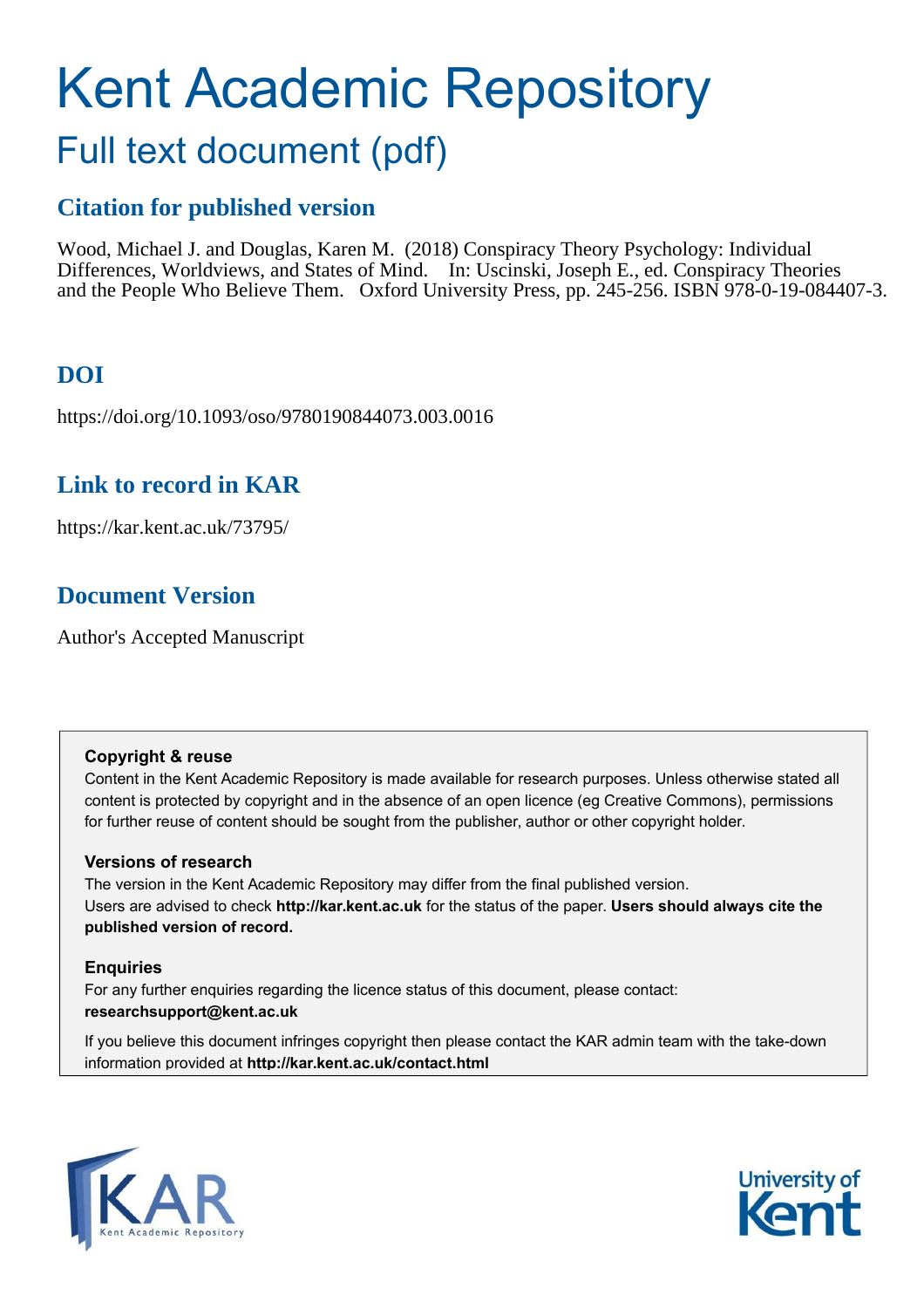Conspiracy theories tend to be taken more seriously by people who are mistrustful and prone to certain forms of magical thinking, have a worldview that generally fits with conspiratorial interpretations of events, feel alienated from society and its norms, and frequently come into contact with other topics outside of the mainstream such as alternative medicine. Conspiracy theories are less plausible when the audience has a positive attitude toward the group implicated as the conspirators, when they are engaged in analytical, detail-focused thinking, and when they feel like they are generally in control of their own fate.

conspiracy theories, social psychology, control, ideology, worldviews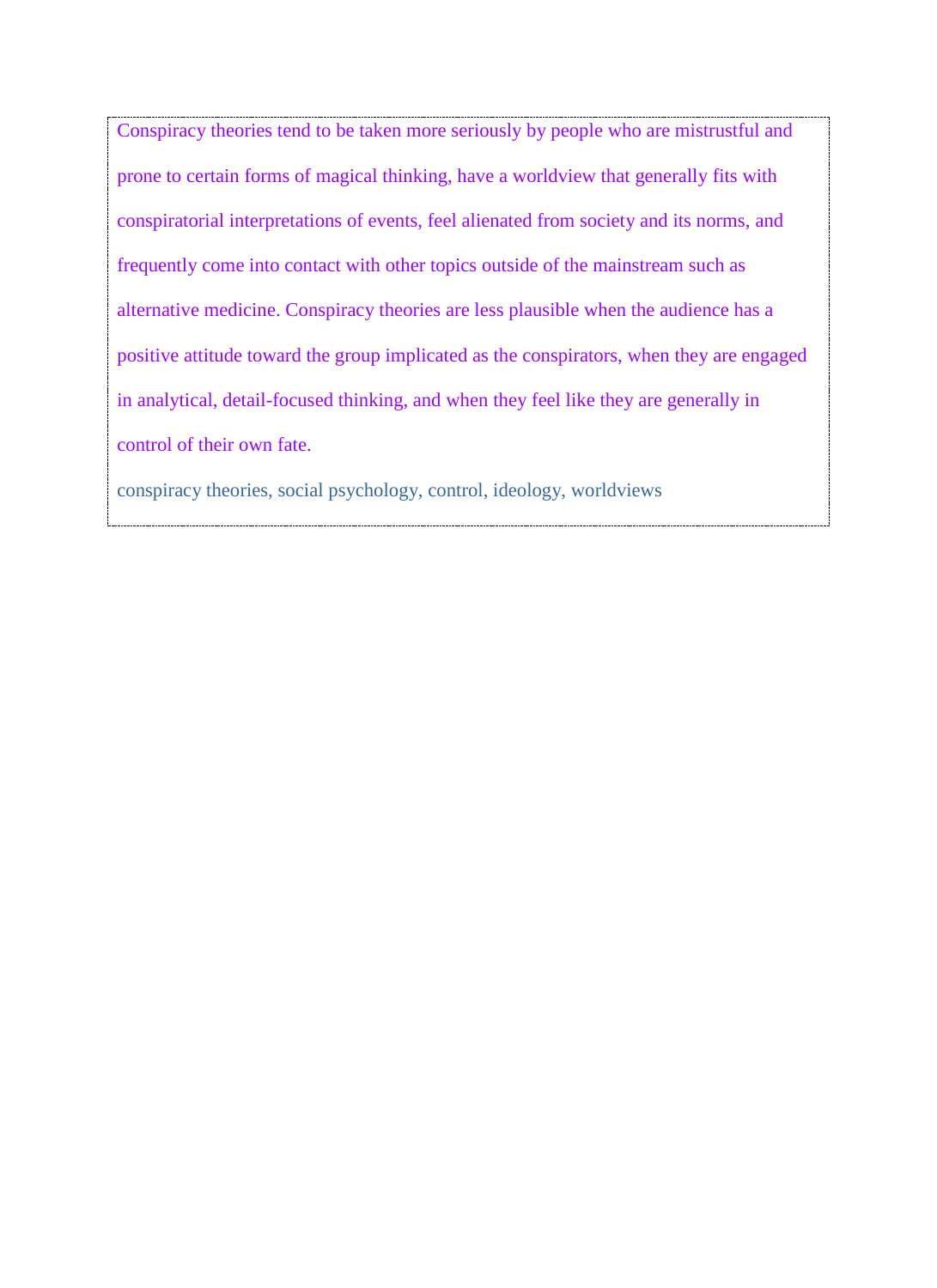## Chapter 16

# Conspiracy Theory Psychology

#### Individual Differences, Worldviews, and States of Mind

#### Michael J. Wood and Karen M. Douglas

Conspiracy theories are a contentious subject. Beyond the already complex issue of what defines a conspiracy theory, people who disagree about conspiracy theories seem to be perennially confused by one another. People who generally reject conspiracy theories tend to deride people who believe them—how can these people take such ridiculous ideas seriously? On the other hand, people who take conspiracy theories more seriously wonder why everyone else seems so blind—how can these people buy into the obvious lies put out by the establishment? In a broader sense, these questions are asking the same thing: why do people differ in how much they believe conspiracy theories? This is an important question—as seen elsewhere in this volume, certain conspiracy theories can lead to serious consequences for vaccination rates, political engagement, pro-environmental behaviors, and even how people engage with their workplace.<sup>1</sup> On the other hand, if people really are routinely engaged in sinister conspiracies against the public good, being suspicious is probably a good idea.

Psychologists have been wondering about variation in conspiracy belief for a long time, at least since conspiracy theories about the John F. Kennedy assassination started to circulate in the 1960s. In the half-century since then, we have discovered a substantial amount about the psychology of conspiracy theories. Specifically, we have a basic picture of the personality factors that influence belief, the mindsets that are more likely to lead to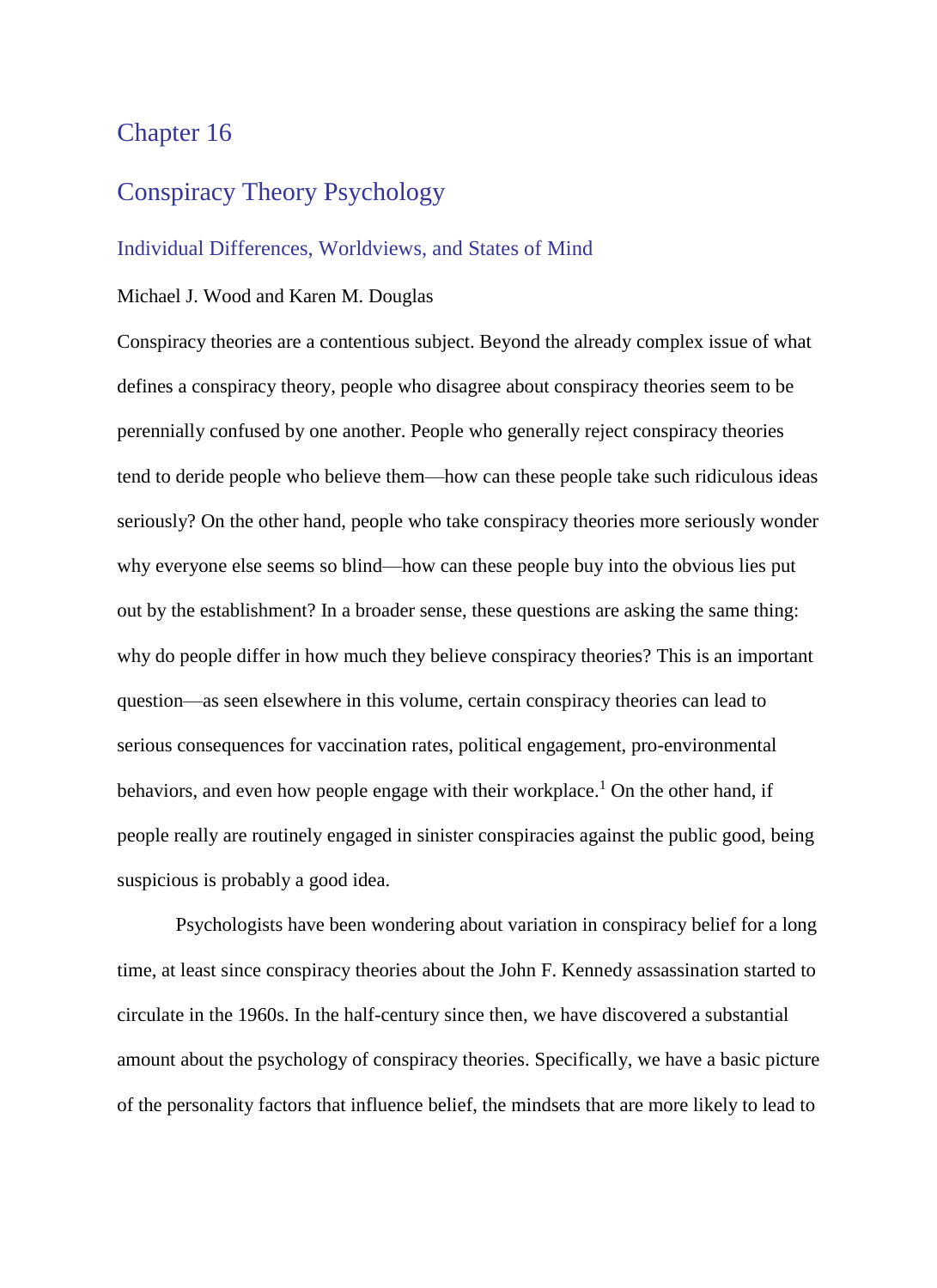conspiracy theorizing, the conditions under which conspiracy theories are likely to arise, and the effects of conspiracy theories on people's thoughts and attitudes.

### Personality and Individual Differences

One of the strongest findings in social psychology over the past century has been the discovery of the Fundamental Attribution Error.<sup>2</sup> This is the tendency for people to think that others' behavior is mostly caused by the sort of person they are, rather than the situations they find themselves in. For example, if someone yells at another driver in a parking lot, they could be an average person having an unusually bad day. Maybe the other driver did something very dangerous or offensive. In other words, their reaction could come from something specific to provoke the situation. However, most people would generally jump to the conclusion that the angry person is just that—an angry person, someone with a naturally short temper and little patience for others.

Belief and disbelief in conspiracy theories is no exception to this way of thinking. A diehard skeptic might see conspiracy theories as the mark of someone who is paranoid and suspicious by nature. Likewise, for the more conspiracy-minded it is tempting to think that conspiracy skeptics are naïve and gullible. Because of the fundamental attribution error, these sorts of explanations are simply the first things that come to mind. It should be no surprise, then, that psychologists and other social scientists have spent a lot of time investigating exactly this kind of explanation for conspiracy theory belief—in other words, asking what sort of person believes (or rejects) a conspiracy theory. In psychology, this maps onto the general field of individual differences. The individual differences question drove much of the early research into conspiracy theories and continues to be highly influential today. If you want to know how seriously someone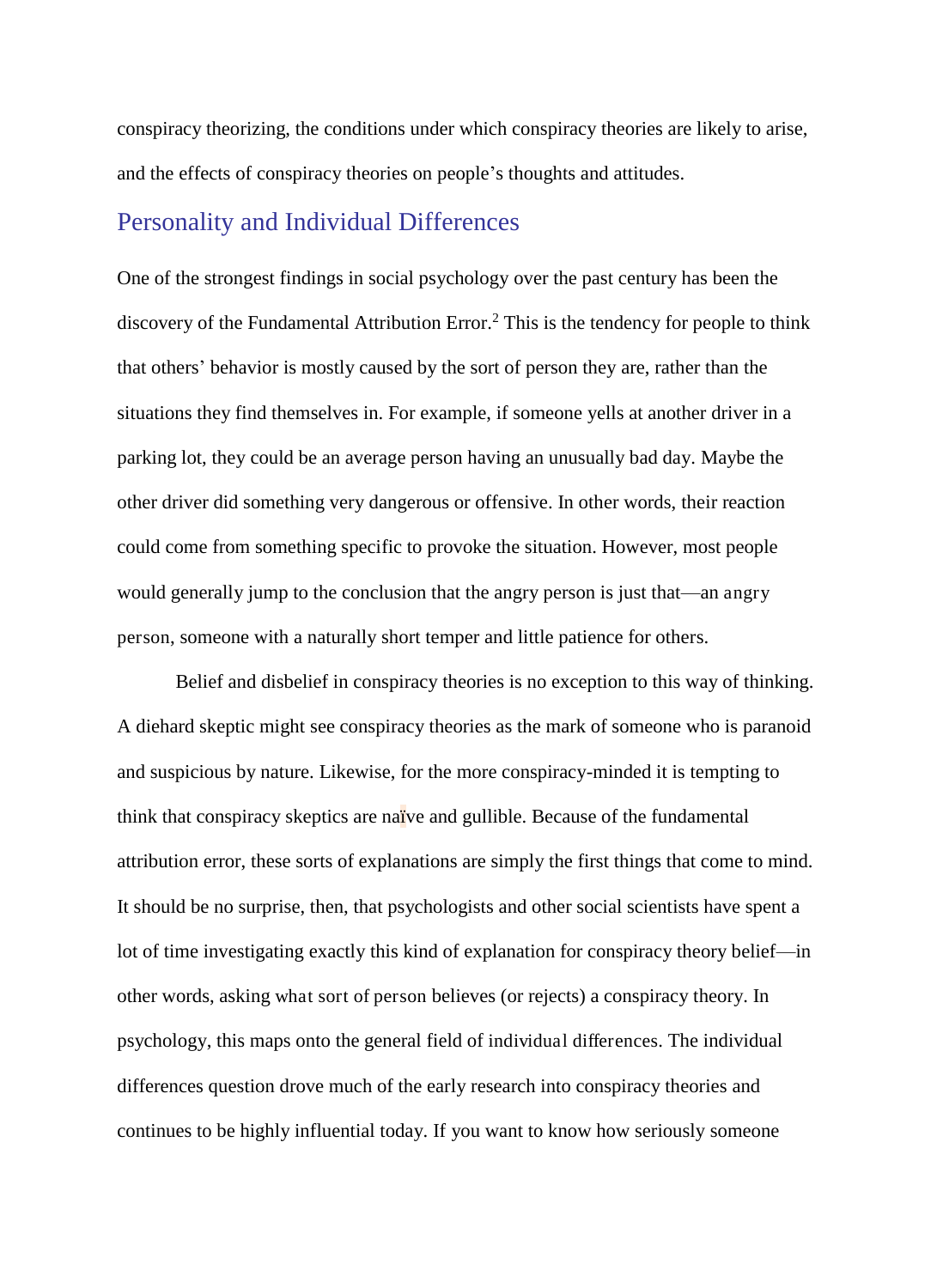takes conspiracy theories, you should ask about how much they trust others, whether they are agreeable or open-minded, how much they think people are out to get them, and whether they routinely have unusual or paranormal experiences. Conspiracy theorizing may be driven in part by evidence, but is certainly driven by underlying psychological tendencies.

One of the earliest subjects investigated was interpersonal trust. Reasonably enough, people who believe more conspiracy theories tend to trust others less—not just the government, the media, or the institutions of society, but also other people in general, such as friends, neighbors, and co-workers.<sup>3</sup> This makes sense—people who are more suspicious of others are more likely to detect a conspiracy, genuine or otherwise. In line with this, some psychologists have speculated that conspiracy theories are a manifestation of healthy interpersonal suspicion.<sup>4</sup>

The research on trust is mostly correlational. We know that trust and conspiracy theories are correlated, but we do not exactly know why. Less trusting people might be suspicious in general and therefore more likely to detect a conspiracy, but it also makes sense that if you think others are conspiring a lot, you would probably end up trusting them less. Likewise, some third factor could influence both variables, or there could be a feedback loop between mistrust and conspiracy beliefs so that each one feeds the other. This is a limitation that is shared by much of the psychological research on conspiracy theories, particularly the individual differences research.

Other work has looked at predicting conspiracy theory belief from broad personality traits. These investigations have produced conflicting results. The two personality traits most often found to be connected to conspiracy belief are agreeableness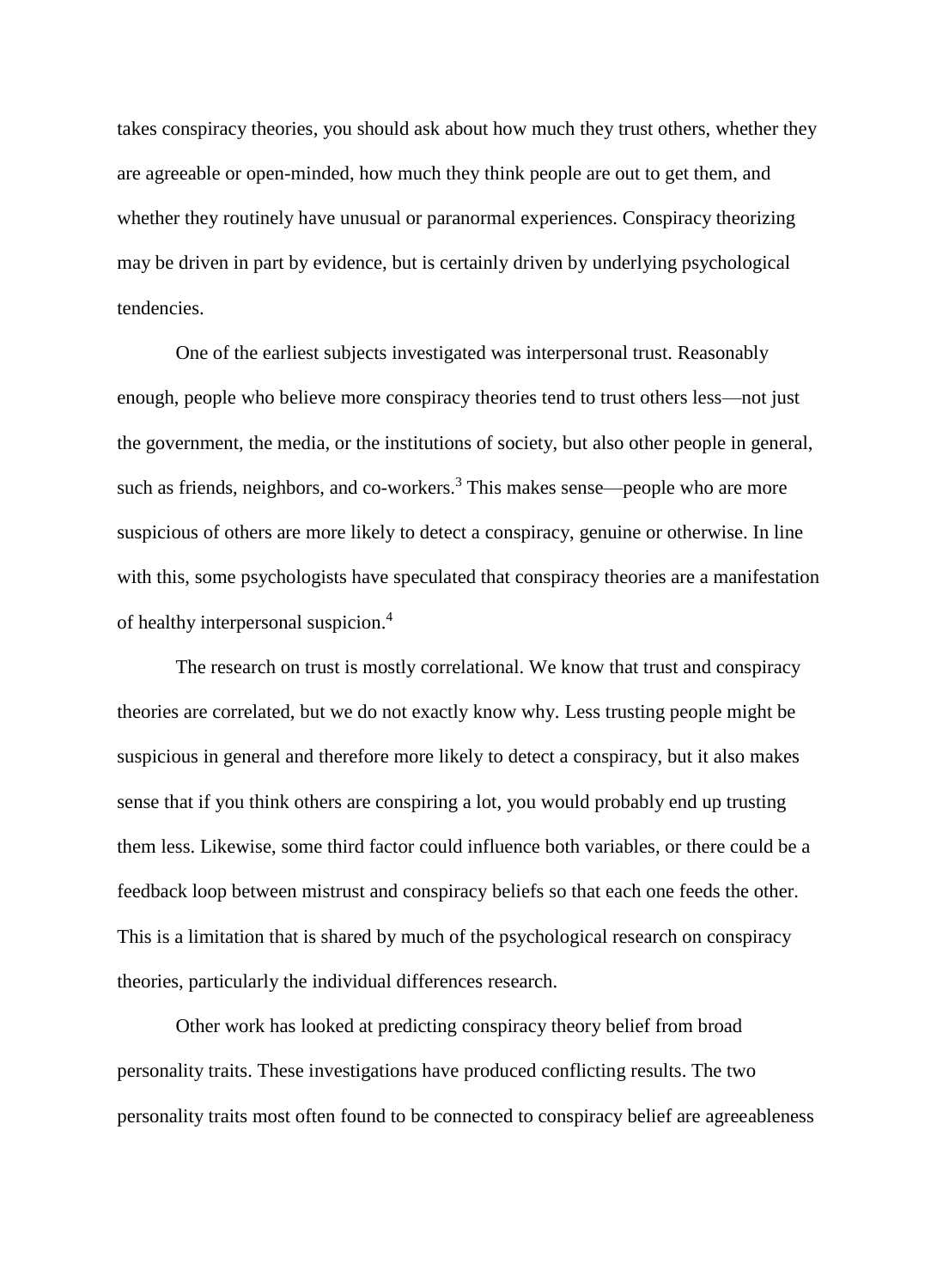and openness to experience—studies show that people who are more modest, compliant, and empathic are likely to reject conspiracy theories, as well as people who are less creative and open-minded.<sup>5</sup> However, there have also been studies showing no independent relationships between conspiracy beliefs and either openness to experience (Lobato et al.) or agreeableness.<sup>6</sup> Other studies have found that open-mindedness, a variable closely related to openness to experience, was negatively correlated with beliefs in conspiracy theories.<sup>7</sup> At the moment it is not completely clear how personality predicts conspiracy belief.

Research aside, popular fiction and news media very often characterize conspiracy theorists as paranoid and conspiracy theories as delusions.<sup>8</sup> Some research has looked into whether there really is a connection between conspiracy belief and paranoid delusion, but the relationship is not straightforward. The most common form of delusion in schizophrenia is the persecutory delusion, a paranoid belief that others are conspiring to persecute you—for example, harassing you on the street or deliberately making noise that prevents you from sleeping.<sup>9</sup> Persecutory delusions differ from what are usually called conspiracy theories in that delusions usually propose a conspiracy against the deluded person themselves ("they are out to get me, specifically"). However, conspiracy theories about 9/11, vaccines, or the moon landings tend to be much broader in scope. That is, someone who believes a standard conspiracy theory might be a member of a relatively large targeted group such as African Americans or the general public ("they are out to get us"), or they might be totally irrelevant to the conspirators' goals. This seems to be a key difference between everyday conspiracy theories and the delusions of conspiracy that stem from clinical paranoia.<sup>10</sup>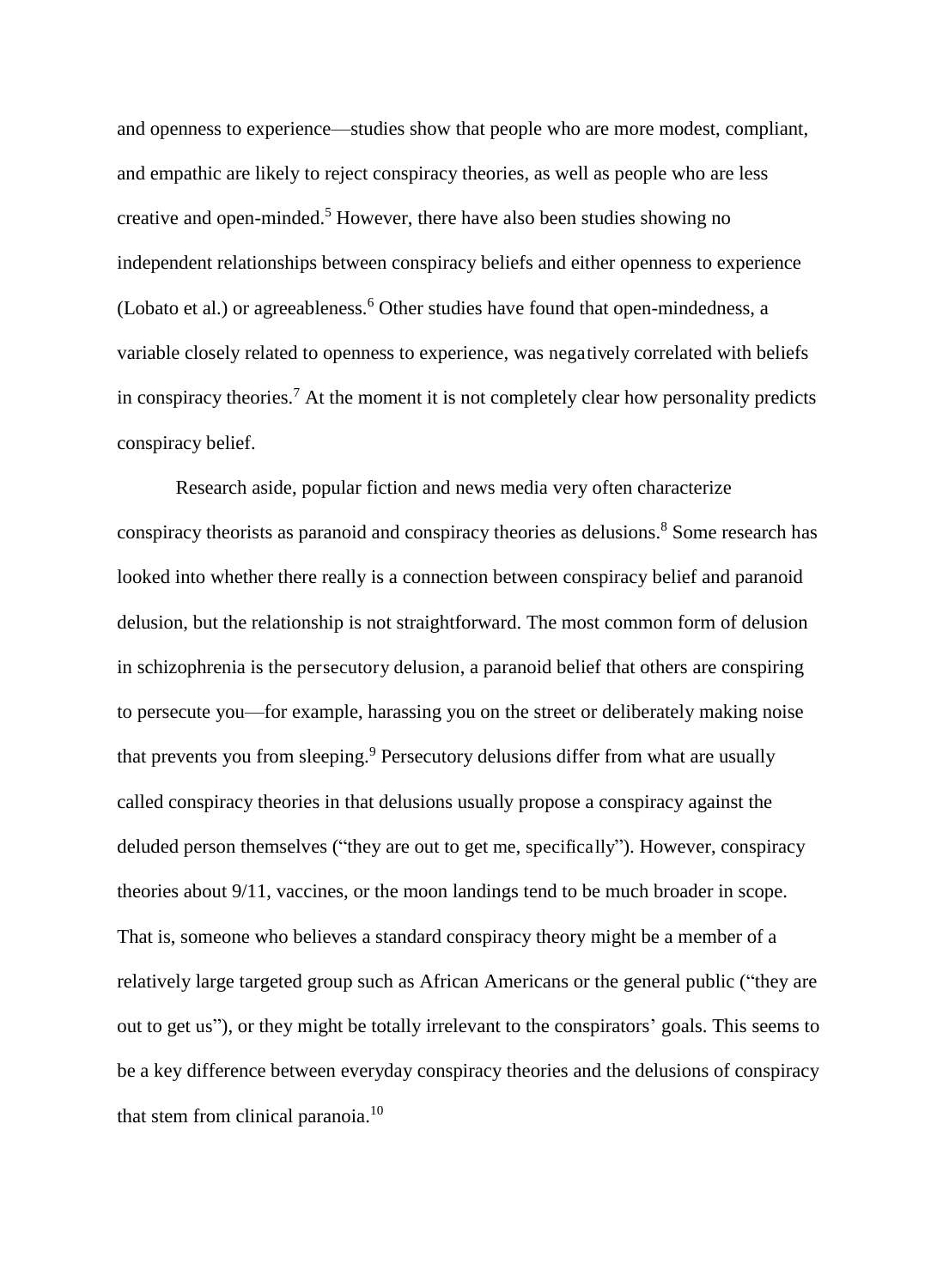Still, there are enough similarities between conspiracy theories and the features of certain psychological disorders that there might be some kind of psychological connection. There is some evidence that nonclinical paranoia is correlated with beliefs in conspiracy theories, but most of the research in this area focuses on schizotypy, a theory that people fall on a broad spectrum of psychological experience ranging from complete normality to mild dissociative states to full-blown psychosis.<sup>11</sup> Mentally healthy individuals vary considerably in how schizotypal they are. Specifically, people who are higher in schizotypy tend to display higher creativity and artistic ability, impulsiveness, superstitious beliefs and magical thinking, disorganized thought patterns, introversion, and antisocial behavior.<sup>12</sup> Recently, psychologists have added conspiracy theories to this list—more schizotypal individuals, especially those more prone to magical thinking and unusual experiences, tend to take conspiracy theories more seriously.<sup>13</sup> The exact reason for this is unclear. Some researchers have theorized that more schizotypal individuals believe more conspiracy theories because they are simply more suspicious than others, but this has not been well supported by the available data.<sup>14</sup> Some evidence suggests that people high in schizotypy are more likely to detect intention or agency in ambiguous situations—that is, they are more likely to think that things happen intentionally rather than accidentally.<sup>15</sup> Because of this, they conclude that a conspiracy could be behind a set of events that others might dismiss as coincidence.<sup>16</sup> It is also possible that less schizotypal people simply come into contact with fewer unusual or unconventional beliefs, including conspiracy theories. As we will see in the next section, a person's other beliefs have a strong influence on what they think about a particular conspiracy theory.

Worldviews, Other Beliefs, and Politics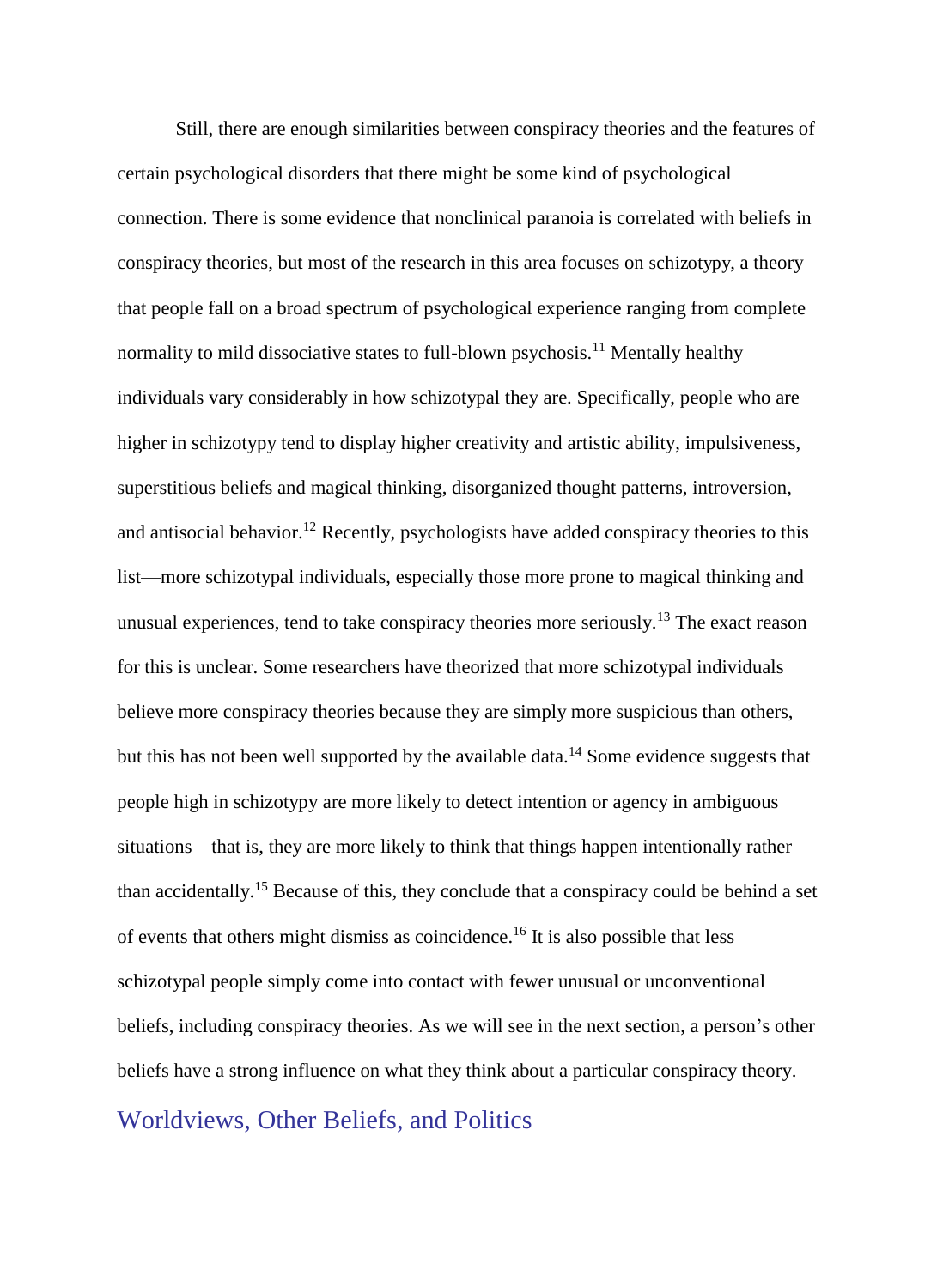Next we review how conspiracy theories are made more or less credible by the other beliefs people hold. Naturally, whether someone agrees with a certain idea depends on more than just their personality, their level of schizotypy, or other general characteristics—it also depends on their broader belief system, ideology, religion, political leanings, and so on. A consistent finding running throughout the psychological research literature has been that beliefs in conspiracy theories, as well as the larger belief systems they are built on, are often better understood as disbeliefs. This can be seen in how people argue for conspiracy theories that they believe in. For example, in an analysis of online arguments about 9/11 we found that people advocating conspiracy theories more often argued against the mainstream explanation ("the official story is impossible") than for their own ("this is evidence that 9/11 was a conspiracy"). People arguing in favor of the mainstream account of 9/11 did the opposite. <sup>17</sup> This disbelief—a distrust of authority and officialdom, a perception of ulterior motives, and a conviction that things are not quite what they seem—is a feature of a great number of popular conspiracy theories. Maybe because of this common ground, one of the strongest predictors of someone's opinion of a conspiracy theory is their thoughts about other conspiracy theories. For instance, knowing what someone thinks of the JFK assassination, the moon landings, chemtrails, and the New World Order will allow you to predict fairly accurately what they think of water fluoridation or  $9/11$ .<sup>18</sup>

Interestingly, the correlations between conspiracy beliefs also hold true for real historical conspiracies. Conspiracy skeptics also (incorrectly) apply their skepticism to things like the MKULTRA experiments (the CIA's Cold War mind control and brainwashing program) or various instances of government corruption, while conspiracy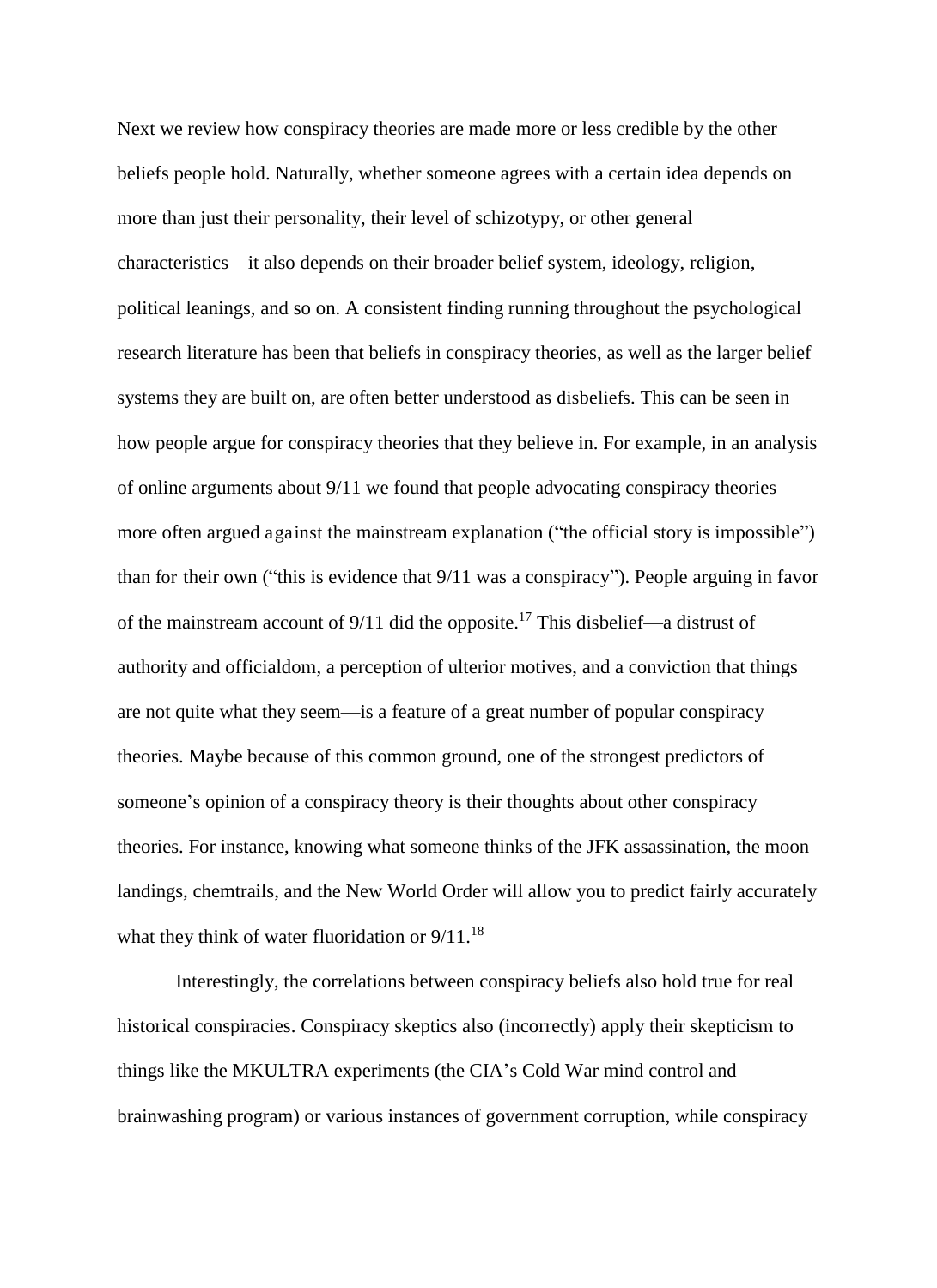theorists will either be more aware of them or just think they sound more likely to be true.<sup>19</sup> It is not yet clear whether this connection stems from differences in historical knowledge, trust in government, or some combination of factors. However, beliefs in different conspiracy theories tend to be positively correlated even if the theories have nothing to do with one another, and even if they explicitly contradict one another.<sup>20</sup> This all points to a general tendency for people to accept or reject conspiratorial explanations, as well as general suspicions about particular topics. Individual conspiracy theories are an outward manifestation of these two forces.<sup>21</sup>

Of course, conspiracy theories are not the only way to embrace "fringe" knowledge and belief. Many other topics lie on the outer edges of what society considers to be acceptable knowledge or belief—like the paranormal, alternative medicine, urban legends, extreme politics, and pseudoscience. Other psychological research has looked at what makes people believe or disbelieve in these things as well, and the results are not totally dissimilar. Research has shown that people who are skeptical of conspiracy theories also tend to be skeptical of these topics.<sup>22</sup> Some of this comes down to a simple match in worldviews—if we are being lied to about 9/11, maybe we cannot trust mainstream medicine or archeology either. Beyond that, these correlations could be due to both conspiracy theories and other fringe beliefs being correlated with schizotypy, openness to experience, agency detection, an increased exposure to conspiracy theories in social circles where fringe topics are more openly discussed, a desire to find simple solutions to complex problems, or some other factor.<sup>23</sup>

More generally, a good deal of research points to a connection between beliefs in conspiracy theories and perceived "outsiderdom" or separation from mainstream society.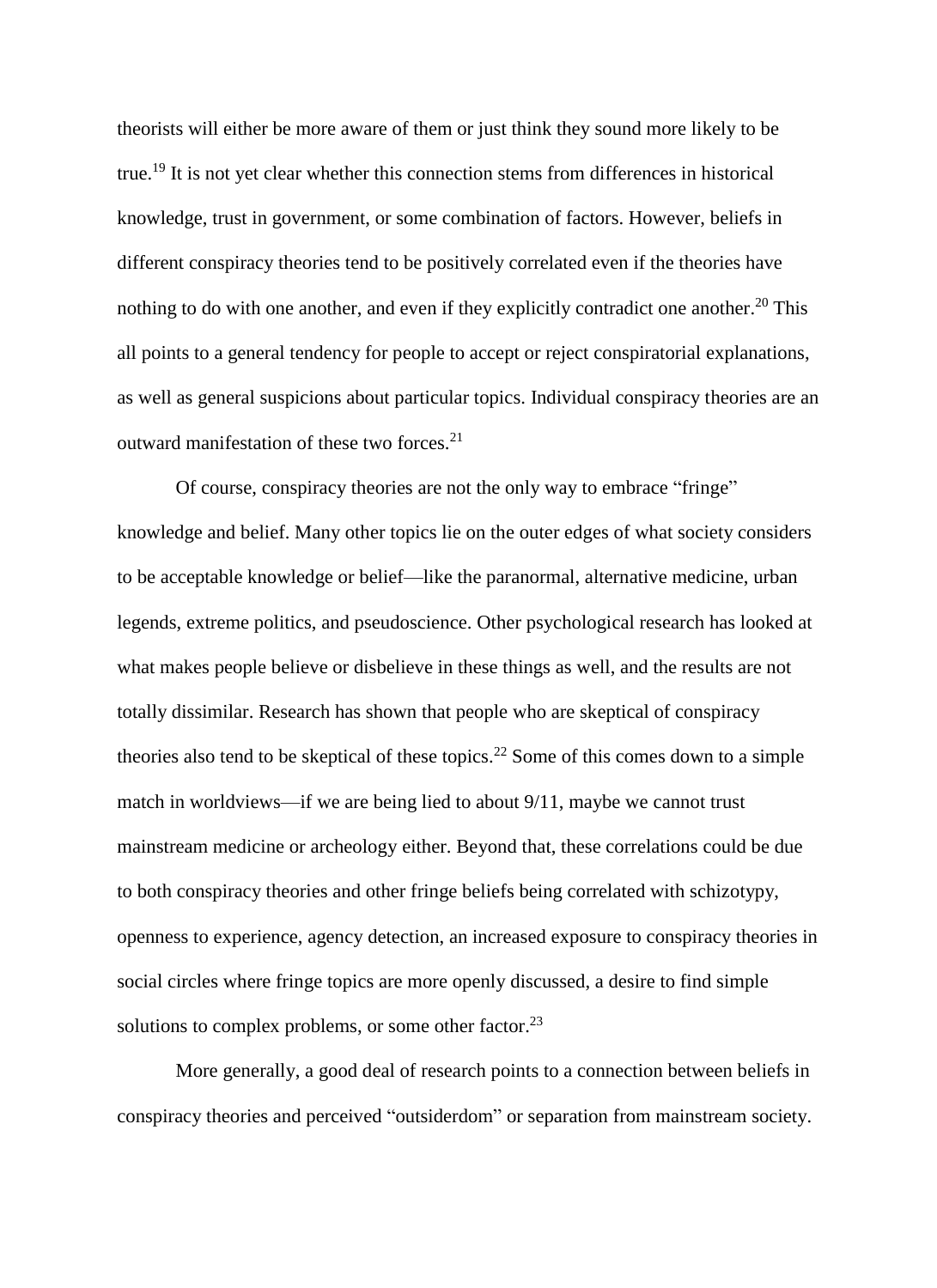This is especially evident when looking at work on the psychological concept of anomie. Anomie is a sense of social alienation or disconnection, a feeling that one's own values and beliefs are not represented in broader society.<sup>24</sup> Feelings of anomie have been shown to correlate significantly with beliefs in conspiracy theories in diverse samples.<sup>25</sup>

While conspiracy theories might be more popular on the fringes of society, of course that is not the only place they exist. Some conspiracy theories are fully mainstream: a clear majority of Americans believe that there was a conspiracy to assassinate John F. Kennedy, for instance. <sup>26</sup> Others are more or less popular because of their agreement with mainstream worldviews and ideologies. For example, Republicans were naturally more likely than Democrats to believe that Barack Obama was secretly born in Kenya, while Democrats take the idea that the Bush administration was involved with  $9/11$  more seriously.<sup>27</sup> People who follow a New Age spirituality are more likely than Christians to believe the conspiracy theories about Christianity popularized by The Da Vinci Code—these theories fit a New Age worldview just fine, but are a harder sell to a committed Christian.<sup>28</sup> Perhaps unsurprisingly, we find conspiracy theories about voterigging much more plausible when our favored candidate loses than when the election has the outcome we want.<sup>29</sup>

Some of it comes down to attitudes toward the group that is supposed to be behind the conspiracy. People who are high in the psychological variable of right-wing authoritarianism, which measures the tendency to submit to authority, to dislike outsiders, and to prefer convention and tradition to new ideas, are more likely to buy into conspiracy theories that accuse minorities and deviant groups of secretive plots to destroy society.<sup>30</sup> Stereotypes about particular groups are naturally influenced by attitudes toward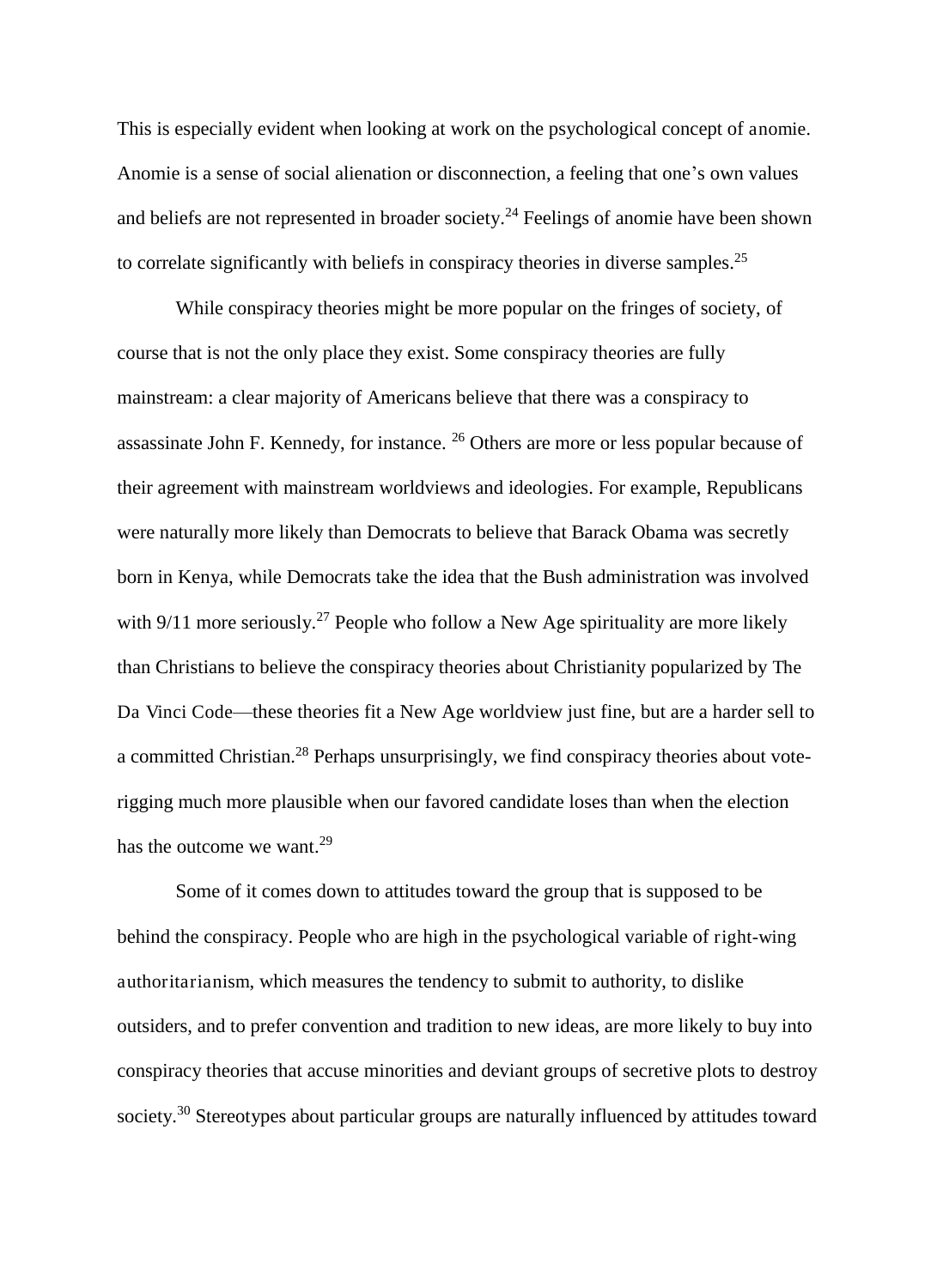those groups, as well—if someone sees a group of people, such as Jews, as more of a single-minded collective entity than simply a collection of individuals, conspiracy theories implicating that group will seem much more likely.<sup>31</sup> So, while belief in some conspiracy theories tends to predict belief in others, it is not that simple. Different theories appeal to different audiences, and many of the most successful conspiracy theories play on the anxieties and fears of particular social groups.

### Psychological States, Specific Mindsets, and Social Context

Of course, personality and general beliefs about the world are not the whole story. After all, the fundamental attribution error is just that—an error. The ways we think and act are subject to more fleeting influences than our relatively consistent traits and worldviews next, we will look at some fairly temporary psychological factors that influence how people think about conspiracies. A striking demonstration of this comes from a 2008 experiment where the researchers had participants write a short essay before completing a variety of tasks.<sup>32</sup> Half of the participants wrote about a time they lacked control over their lives, while the others described a time when they were in control. This task was meant to induce a feeling of having or lacking control—and a lack of control is thought to be a troubling psychological state that people are motivated to resolve. In follow-up tasks, the participants who had been manipulated to feel a lack of control were more likely to see patterns in noise, to make superstitious inferences about connections between events, and to perceive sinister conspiracies in ambiguous situations. Psychologists theorize that drawing connections and recognizing patterns in this way can help to restore a sense of control and certainty—to make sense of a world that, in that moment, seems difficult to predict or understand.<sup>33</sup> The world follows patterns; it is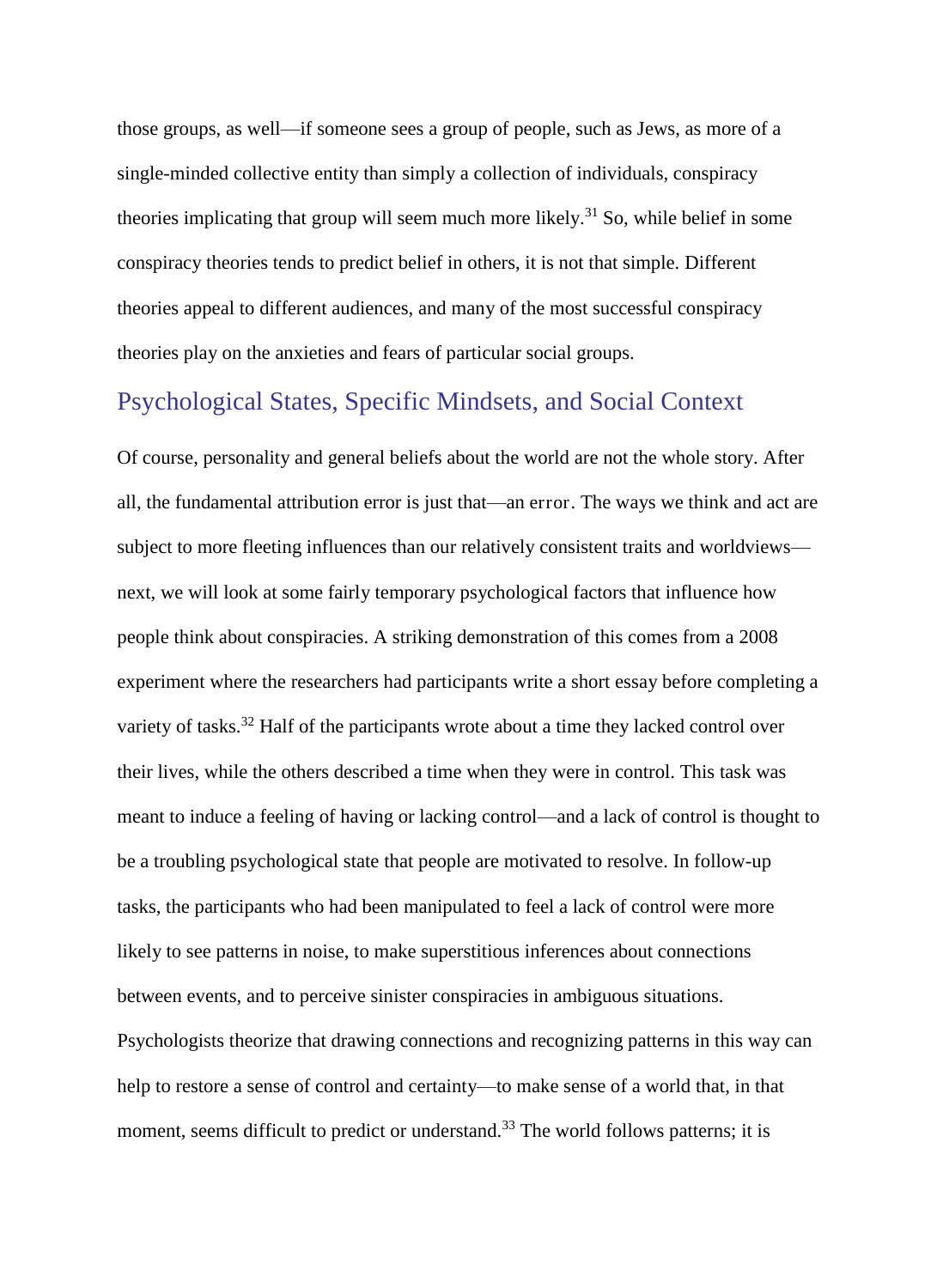regular, knowable, and perhaps controllable, even if the wrong people (i.e., evil conspirators) are controlling it at the moment. Consistent with this experimental work, feelings of control have been found to correlate reliably with beliefs in conspiracy theories as well as with the related variables of mistrust and paranoia.<sup>34</sup>

The connection between pattern recognition and conspiracy theory belief makes some intuitive sense. Conspiracy literature often talks about connecting the dots, seeing the bigger picture based on the limited information that has slipped through the conspirators' fingers—they have covered their tracks well, so there is no single definitive piece of proof. Psychologists know this sort of thinking—seeing broad patterns and recognizing trends at the cost of ignoring some smaller details—as holistic or intuitive thinking. Its opposite—focusing on details and the interrelationships between parts of a system at the expense of looking at the whole—is called analytic or rational thinking.<sup>35</sup> While everyone uses both modes of thinking, it is possible to induce someone to rely more heavily on one system or the other at a given time. When someone is thinking more analytically, conspiracy theories seem much less plausible than otherwise. People with a more generally analytic thinking style tend to be more skeptical of conspiracy theories as explanations for events than those with a more holistic/intuitive style.<sup>36</sup>

When measuring people's opinions of conspiracy theories, psychologists generally employ questionnaire methods. They present survey participants with a statement, such as "The government is covering up alien visitations," and ask them to rate their agreement with it on a scale. Most of these scales do not contain the words "conspiracy theory" at all, because of a concern that the term has negative connotations and it would influence people's views. Instead, they tend to ask about plots, intrigue,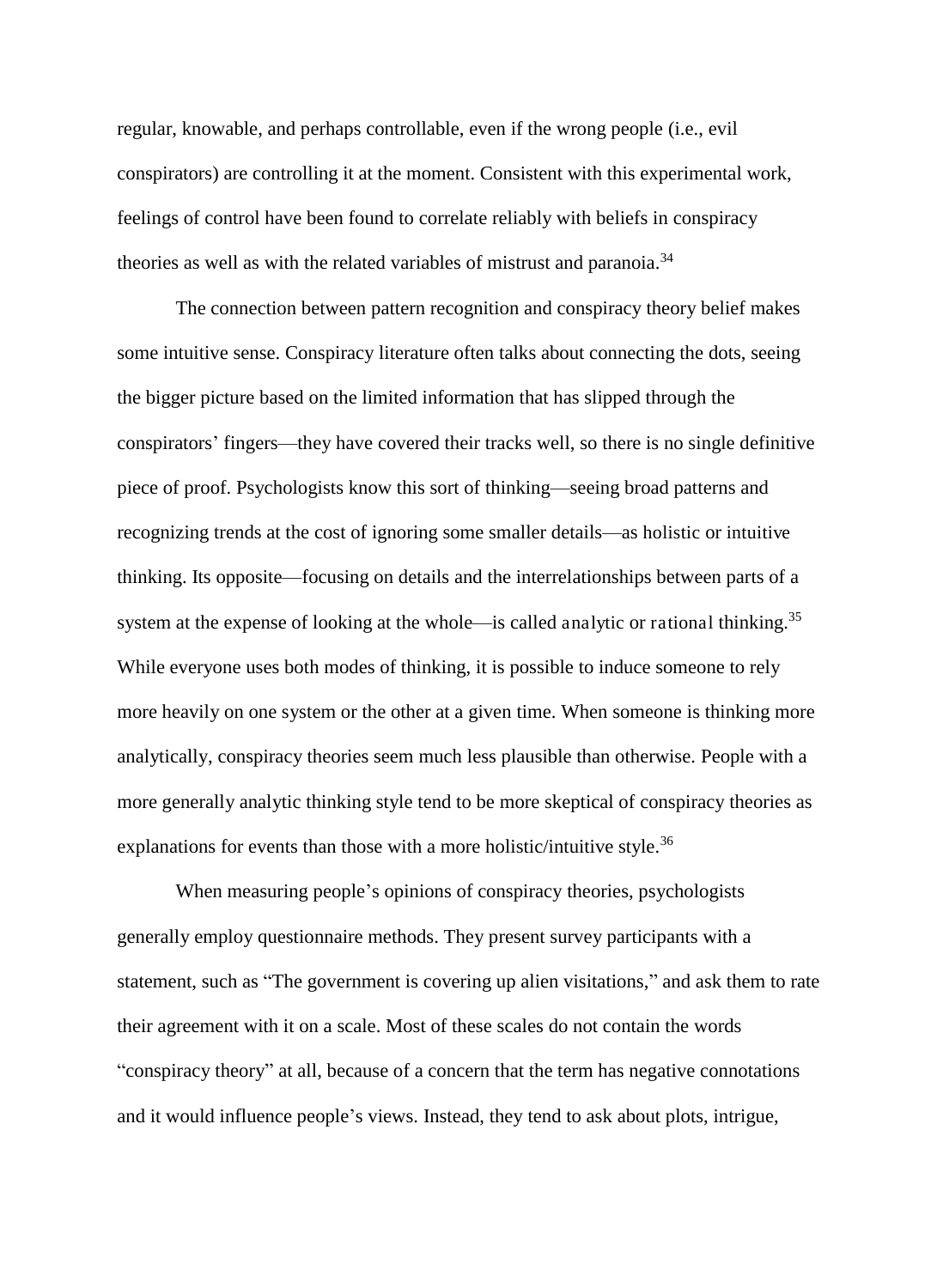covert orchestration, and so on. This matches a general concern that "conspiracy theory" has such baggage that it works as a kind of rhetorical weapon, and poisons people against anything that it's applied to. However, some research has shown that people are no less likely to agree with something when it is labeled a conspiracy theory than when given a more neutral label, suggesting that the presence or absence of the term may not be as important as once thought. $37$ 

### What Makes Particular Theories More Appealing?

Finally, some more recent research has moved beyond looking at what makes people reject or accept conspiracy theories in general. This line of research focuses more on the theories themselves—in other words, what makes a good conspiracy theory? This research is in its early days, but we are starting to get a general picture.<sup>38</sup> A successful conspiracy theory explains important events or social conditions, implicates a group seen as both powerful and immoral, and provides a coherent motivation for the conspirators. 9/11 conspiracy theories are a good example. The conspirators are said to be powerful politicians and financiers, the event itself was a major historical moment, and the motivation, a war for oil in the Middle East and a crackdown on civil liberties at home, is easily understandable. These elements help to engage people in the search for a hidden truth, and motivate them to find patterns that point to the possibility of conspiracy.

Conspiracy theories about a particular group seem particularly likely when someone holds unfavorable social stereotypes about them, or when the less powerful party in a hierarchical social relationship has little control over matters but depends on the more powerful party for a vital resource.<sup>39</sup> It should be no surprise that feelings of power are relevant to beliefs in conspiracy theories. On a very basic level, conspiracy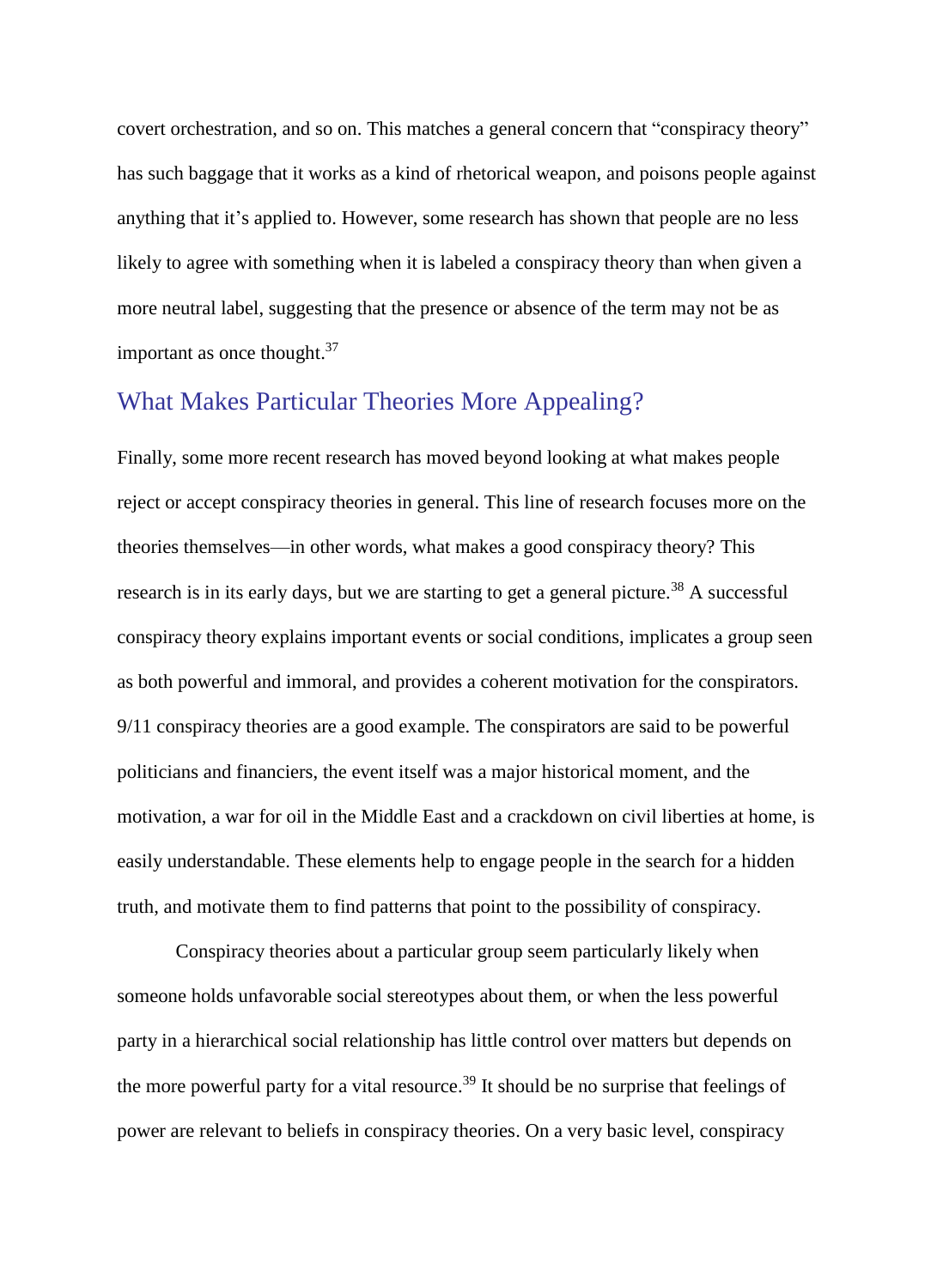theories are basically stories about power—the secret power of a particular group, and the new power of the people who have come to see through their deception.<sup>40</sup> People who feel relatively powerless are more likely to agree with conspiracy theories, and general conspiracy mentality predicts prejudice against high-power but not low-power groups.<sup>41</sup>

Groups that are implicated as conspirators are generally seen as being fairly powerful. They tend to have a lot of resources at their disposal—at least enough to carry out their plot, create a cover story of some sort, and maintain a cover-up more or less indefinitely. In general, people see conspiracies as much more competent than individuals are. In extreme examples, the conspirators are seen as having a sort of superhuman power and near infallibility in executing their plans. Research has shown that people are more likely to perceive a conspiracy when a disastrous event occurs than when a disaster was narrowly averted, possibly because of this idea that conspiracies of powerful people usually manage to do what they set out to do. Unlikely or unusual events are more likely to give rise to conspiracy theories than likely or normal ones are.<sup>42</sup> Critics of conspiracy theories point out that the more elements there are in a conspiracy the more likely it is that at least one would fail, and that conspiracy theorists overestimate how likely it is that large conspiracies could be successfully carried out.<sup>43</sup>

Even assuming a very high level of competence among the perpetrators, conspiracies are still risky.<sup>44</sup> On a very basic level, a plausible conspiracy theory must have a good reason for the conspirators to risk being caught committing some terrible crime or another. Motive is everything. In fact, a fairly strong predictor of conspiracy theorizing is not just someone's understanding of the conspirators' motives, but also their own willingness to conspire in a specific situation. For example, some research has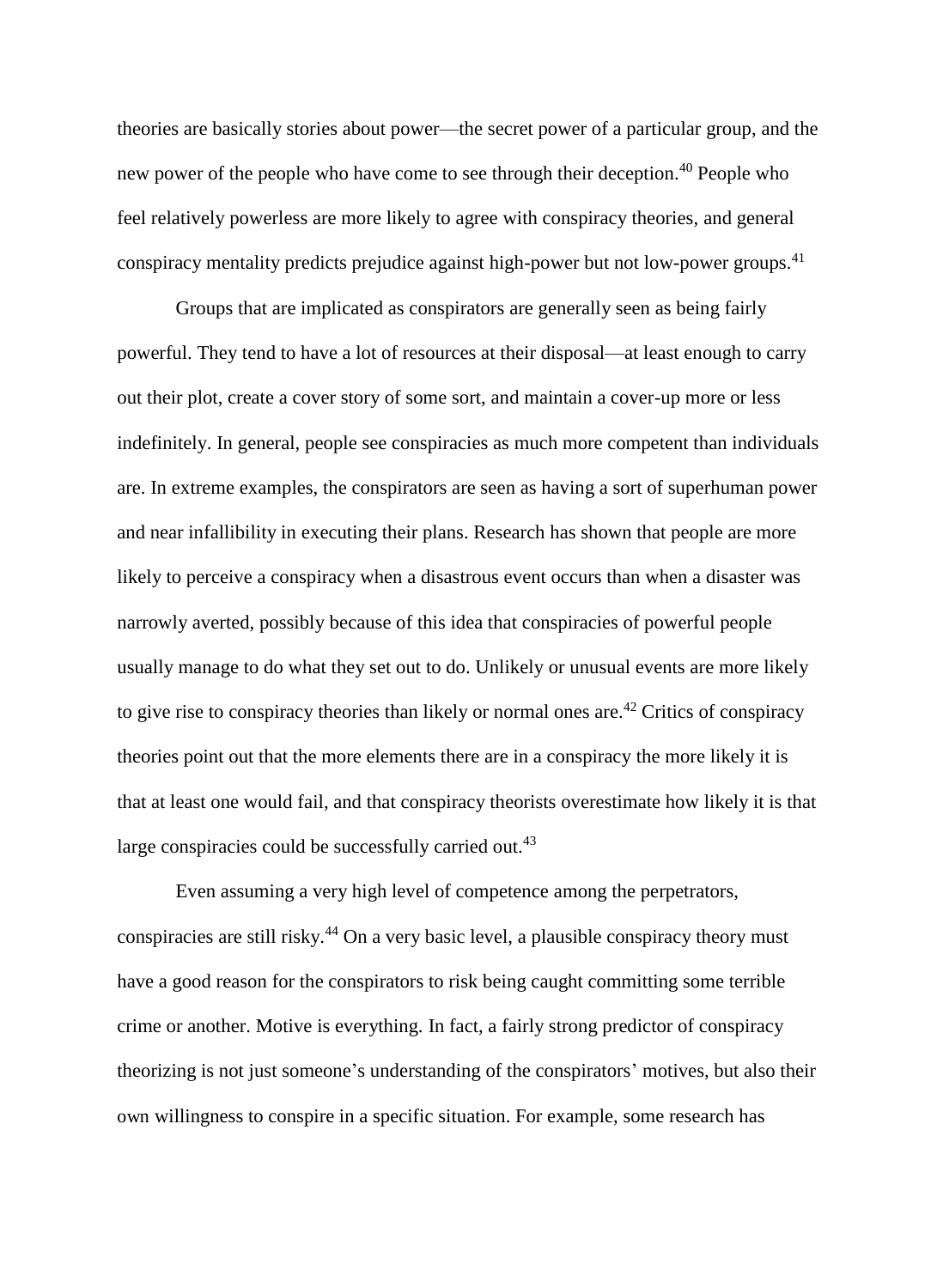shown that those who are most convinced that Princess Diana was secretly killed by the British royal family believe so because they are also more likely than others to say that they themselves would have had her assassinated, had they been in the royal family's position.<sup>45</sup> This finding also occurs for several other conspiracy theories, and the immorality of the suspected conspirators also plays an important role. For example, conspiracy theories are easier to believe when the conspirators are seen as immoral.<sup>46</sup> People are especially sensitive to immoral behavior by authorities when they are feeling uncertain. Perceptions of immorality and of the existence of ulterior motives can prompt suspicion, which social psychologists see as a state of ambiguity. When we are suspicious, we are not sure what to think, so we entertain several hypotheses for why others are acting the way they are.<sup> $47$ </sup> Suspicious people do not always come to uncharitable conclusions about others—instead, they suspend judgment and look for further information.<sup>48</sup> This matches the nonspecificity and vagueness of conspiracy theory beliefs highlighted above.

#### **Conclusion**

Despite all that we know about the psychological factors associated with conspiracy theories, we know much less about their social consequences. In part, this might be due to the incorrect assumption that conspiracy theories are trivial notions believed only by disenfranchised, paranoid, or distrustful people.<sup>49</sup> However, dismissing all conspiracy theories as either trivial or ridiculous risks overlooking some of the potential consequences of the theories that many members of society find at least plausible, such as those associated with vaccination, climate change, or the sinister motives of particular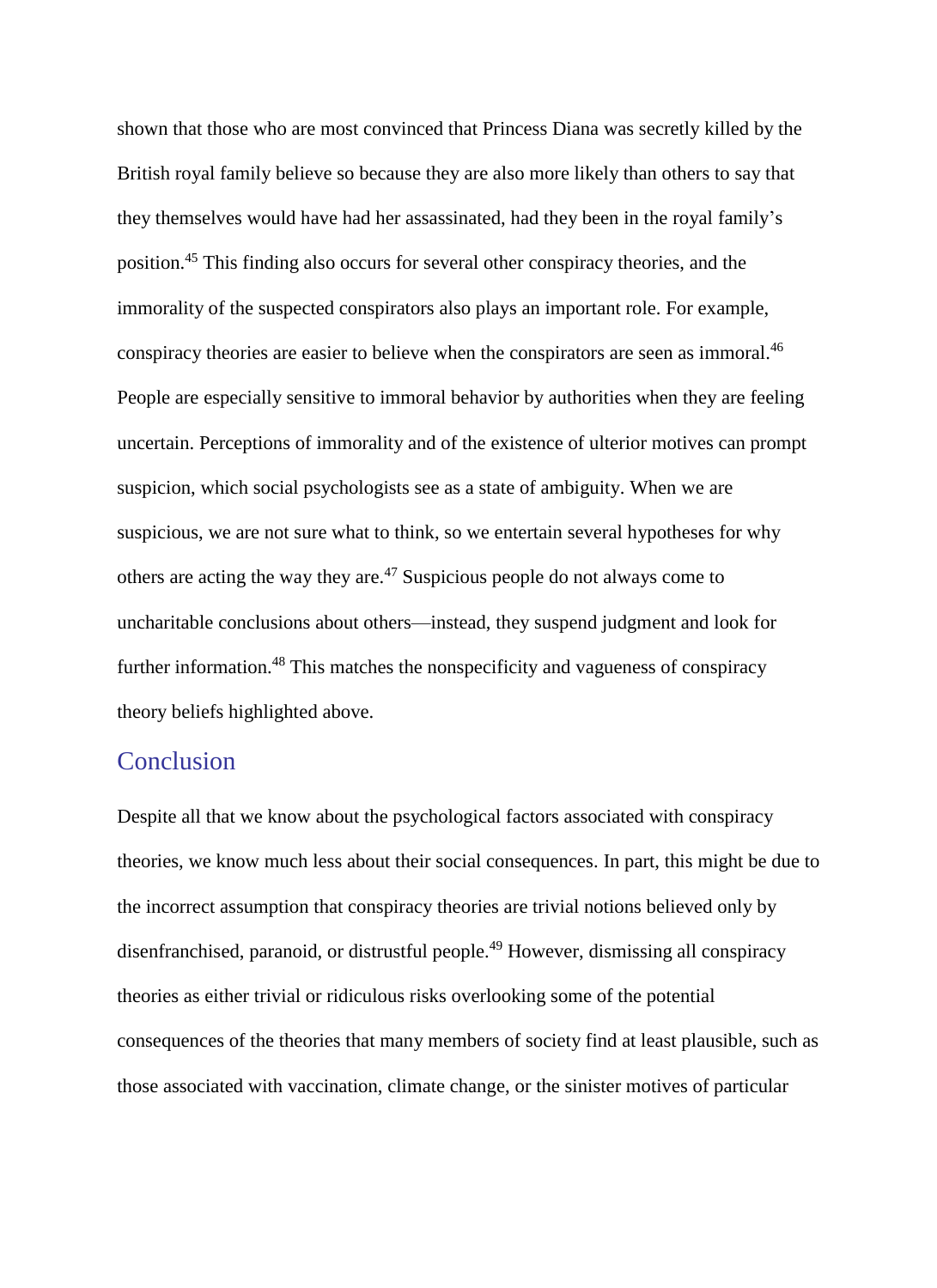social groups.<sup>50</sup> In such cases, conspiracy theories may be harmful if they are used to discredit information for which there is clear legal, scientific, or historical evidence.<sup>51</sup>

Too often, the question of why people believe (or refuse to believe) conspiracy theories becomes a question of who believes conspiracy theories. While psychologists have made some strides in identifying people who are most likely to take conspiracy theories seriously, perhaps more importantly we have started to move beyond the who. We also know something about when conspiracy theories are most plausible, how they fit into larger systems of belief, and what the effects (and, perhaps, functions) of conspiracy theories are. The "why" is a much broader question that encompasses all of these areas, and the next few years of research will develop our understanding of it even further.

#### **Notes**

- <sup>1</sup> Jolley, Daniel, and Karen M. Douglas. 2014. "The Effects of Anti-Vaccine Conspiracy Theories on Vaccination Intentions." PLoS ONE 9(2). DOI: 10.371/journal.pone.0089177; Jolley, Daniel, and Karen M. Douglas. 2014. "The Social Consequences of Conspiracism: Exposure to Conspiracy Theories Decreases Intentions to Engage in Politics and to Reduce One's Carbon Footprint." British Journal of Psychology 105(1): 35–56; Douglas, Karen M., and Ana C. Leite. 2017. "Suspicion in the Workplace: Organizational Conspiracy Theories and Work-Related Outcomes." British Journal of Psychology 108(3): 486–506.
- $2$  Ross, Lee. 1977. "The Intuitive Psychologist and His Shortcomings: Distortions in the Attribution Process." Advances in Experimental Social Psychology 10(C): 173– 220.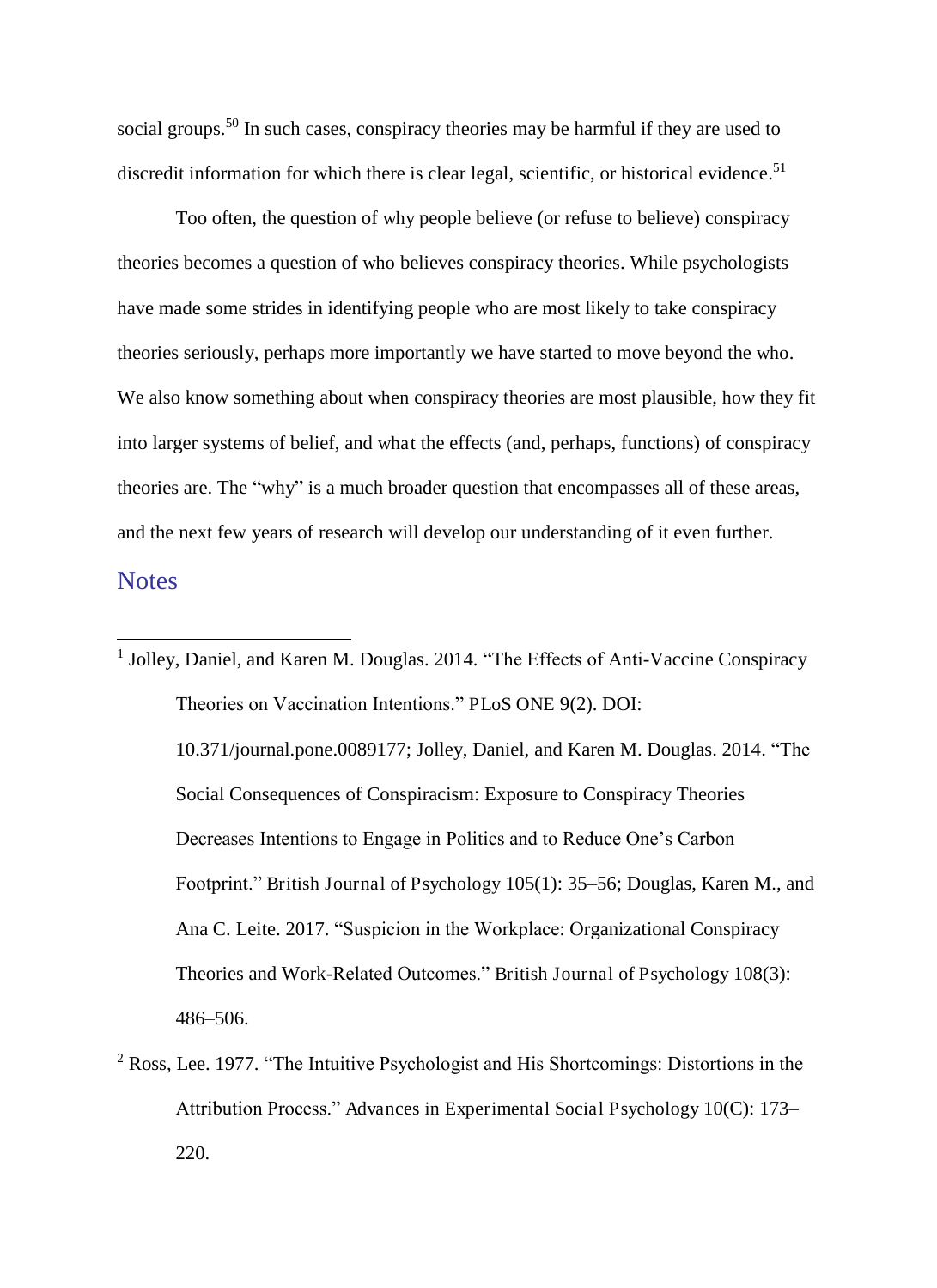<sup>3</sup> Abalakina-Paap, Marina, Walter G. Stephan, Traci Craig, and W. Larry Gregory. 1999. "Beliefs in Conspiracies." Political Psychology 20(3): 637–647; Goertzel, Ted. "Belief in Conspiracy Theories." Political Psychology 15(4): 731–742; Hamsher, J. Herbert, Jesse D. Geller, and Julian B. Rotter. 1968. "Interpersonal Trust, Internal-External Control, and the Warren Commission Report." Journal of Personality and Social Psychology 9(3): 210–215; Simmons, William Paul, and Sharon Parsons. 2005. "Beliefs in Conspiracy Theories among African Americans: A Comparison of Elites and Masses." Social Science Quarterly 86(3): 582–598; Wright, Thomas L., and Jack Arbuthnot. 1974. "Interpersonal Trust, Political Preference, and Perceptions of the Watergate Affair." Personality and Social Psychology Bulletin 1(1): 168–170; Yelland, Linda M., and William F Stone. 1996. "Belief in the Holocaust: Effects of Personality and Propaganda." Source: Political Psychology Political Psychology 17(3): 551–562.

- <sup>4</sup> Darwin, Hannah, Nick Neave, and Joni Holmes. 2011. "Belief in Conspiracy Theories. The Role of Paranormal Belief, Paranoid Ideation and Schizotypy." Personality and Individual Differences 50(8): 1289–1293.
- 5 Swami, Viren, Tomas Chamorro-Premuzic, and Adrian Furnham. 2010. "Unanswered Questions: A Preliminary Investigation of Personality and Individual Difference Predictors of 9/11 Conspiracist Beliefs." Applied Cognitive Psychology 24(6): 749–761; Swami, Viren, Rebecca Coles, Stefan Stieger, Jakob Pietschnig, Adrian Furnham, Sherry Rehim, and Martin Voracek. 2011. "Conspiracist Ideation in Britain and Austria: Evidence of a Monological Belief System and Associations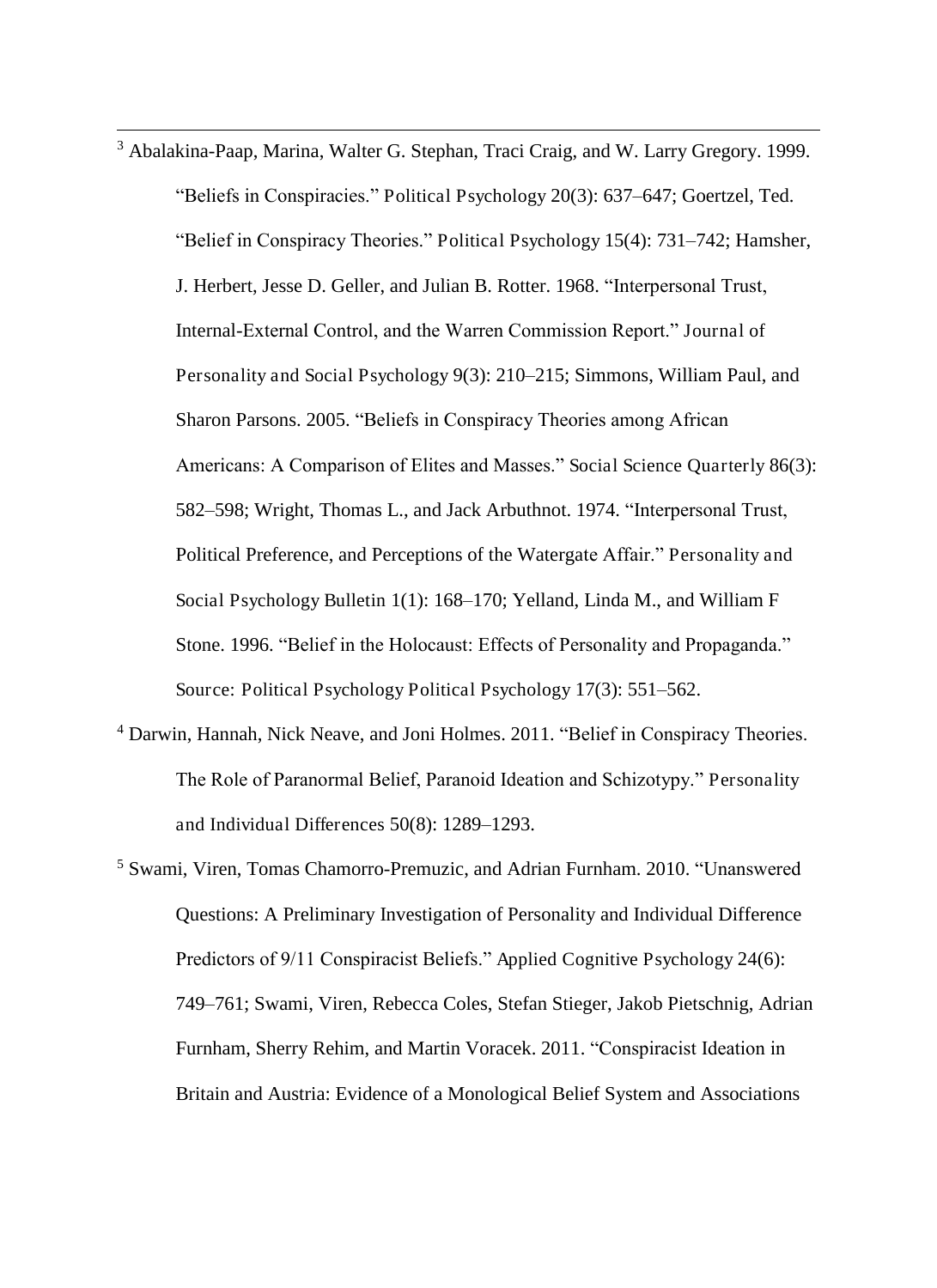between Individual Psychological Differences and Real-World and Fictitious Conspiracy Theories." British Journal of Psychology 102(3): 443–463.

- <sup>6</sup> Lobato, Emilio, Jorge Mendoza, Valerie Sims, and Matthew Chin. 2014. "Examining the Relationship between Conspiracy Theories, Paranormal Beliefs, and Pseudoscience Acceptance among a University Population." Applied Cognitive Psychology 28(5): 617–625; Swami, Viren, Jakob Pietschnig, Ulrich S. Tran, Ingo W. Nader, Stefan Stieger, and Martin Voracek. 2013. "Lunar Lies: The Impact of Informational Framing and Individual Differences in Shaping Conspiracist Beliefs About the Moon Landings." Applied Cognitive Psychology 27(1): 71–80.
- <sup>7</sup> Swami, Viren, Martin Voracek, Stefan Stieger, Ulrich S. Tran, and Adrian Furnham. 2014. "Analytic Thinking Reduces Belief in Conspiracy Theories." Cognition 133(3): 572–585.
- <sup>8</sup> Wood, Michael J. 2016. "Some Dare Call It Conspiracy: Labeling Something a Conspiracy Theory Does Not Reduce Belief in It." Political Psychology 37(5): 695–705.
- <sup>9</sup> American Psychiatric Association. 2013. Diagnostic and Statistical Manual of Mental Disorders: DSM-5. 5th ed. Arlington: American Psychiatric Association.
- <sup>10</sup> Hofstadter, Richard. 1964. "The Paranoid Style in American Politics and Other Essays." *Harper's Magazine*. https://harpers.org/archive/1964/11/the-paranoidstyle-in-american-politics/ (Accessed December 29, 2017).
- <sup>11</sup> Brotherton, Robert, and Silan Eser. 2015. "Bored to Fears: Boredom Proneness, Paranoia, and Conspiracy Theories." Personality and Individual Differences 80(July): 1–5.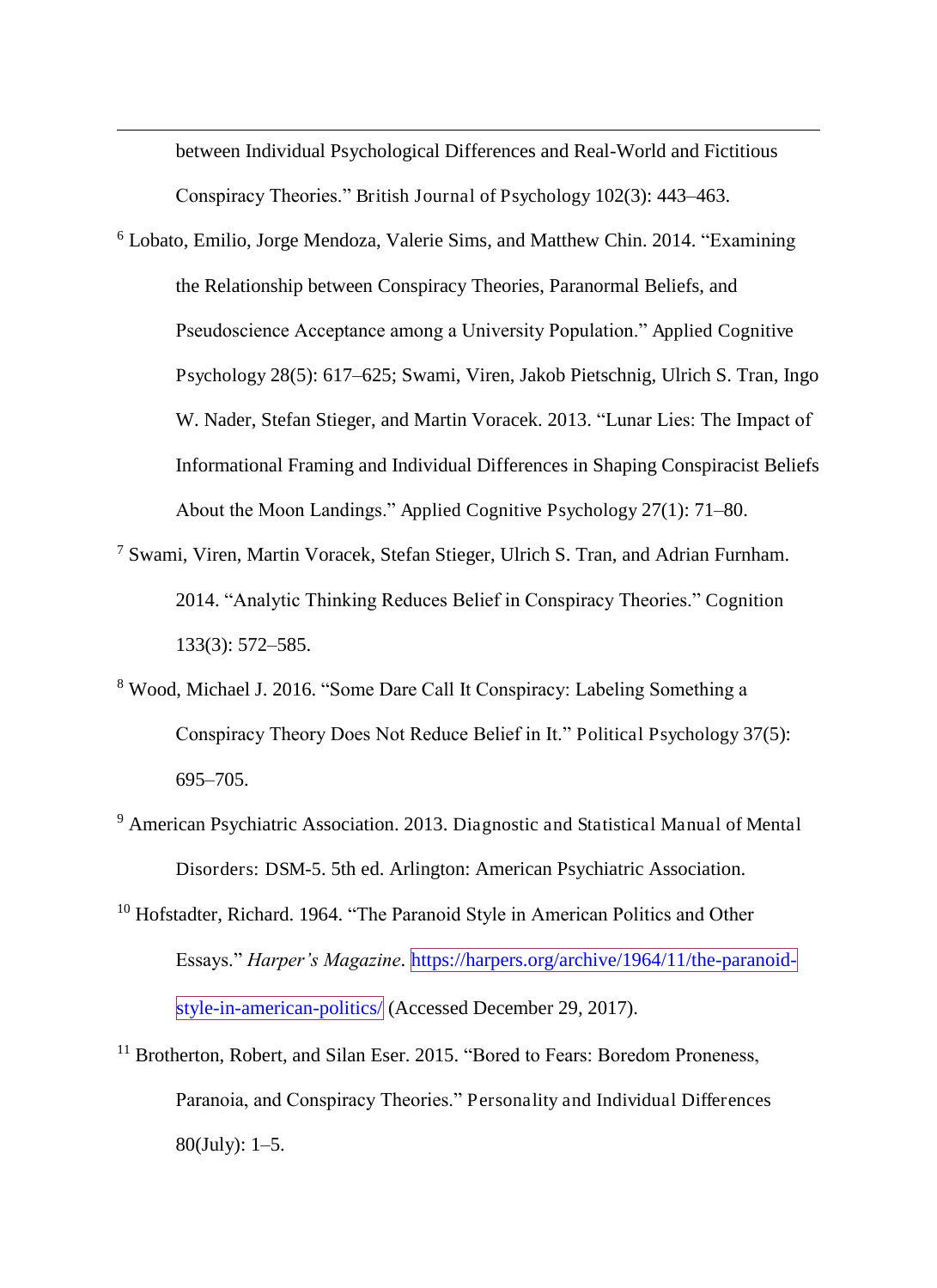<sup>12</sup> Batey, Mark, and Adrian Furnham. 2008. "The Relationship between Measures of Creativity and Schizotypy." Personality and Individual Differences 45(8): 816– 821; Siever, Larry, J. 2002. "Schizotypy: Implications for Illness and Health." American Journal of Psychiatry 159(4): 683–684.

- <sup>13</sup> Barron, David, Kevin Morgan, Tony Towell, Boris Altemeyer, and Viren Swami. 2014. "Associations between Schizotypy and Belief in Conspiracist Ideation." Personality and Individual Differences 70(November): 156–159; Dagnall, Neil, Kenneth Drinkwater, Andrew Parker, Andrew Donovan, and Megan Parton. 2015. "Conspiracy Theory and Cognitive Style: A Worldview." Frontiers in Psychology 6(February): 206; Darwin, Neave, and Holmes, "Belief in Conspiracy Theories"; Swami, Pietschnig, Tran, Nader, Stieger, and Voracek, "Lunar Lies."
- <sup>14</sup> Barron, Morgan, Towell, Altemeyer, and Swami, "Associations between Schizotypy and Belief in Conspiracist Ideation."
- <sup>15</sup> van der Tempel, Jan, and James E. Alcock. 2015. "Relationships between Conspiracy Mentality, Hyperactive Agency Detection, and Schizotypy: Supernatural Forces at Work?" Personality and Individual Differences 82(August): 136–141.
- <sup>16</sup> Brotherton, Robert, and Christopher C. French. 2015. "Intention Seekers: Conspiracist Ideation and Biased Attributions of Intentionality." PLoS ONE 10(5). DOI: 10.1371/journal.pone.0124125; Douglas, Karen M., Robbie M. Sutton, Mitchell J. Callan, Rael J. Dawtry, and Annelie J. Harvey. 2015. "Someone Is Pulling the Strings: Hypersensitive Agency Detection and Belief in Conspiracy Theories." Thinking & Reasoning 22(1): 1–21.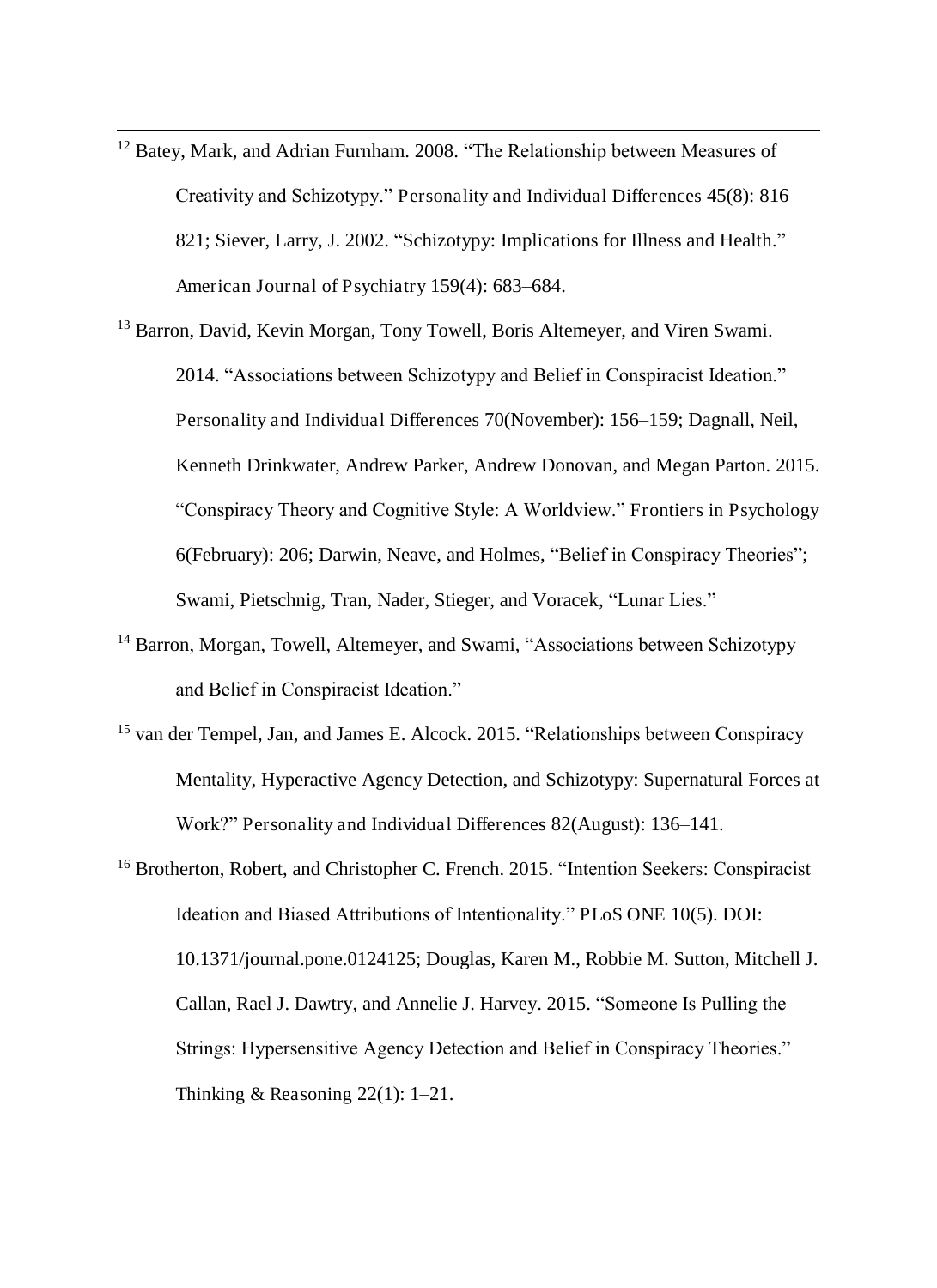- <sup>17</sup> Wood, Michael J., and Karen M. Douglas. 2013. "What about Building 7?" A Social Psychological Study of Online Discussion of 9/11 Conspiracy Theories." Frontiers in Psychology 4(July):407; Wood, Michael J. and Karen M. Douglas. 2015. "Online Communication as a Window to Conspiracist Worldviews." Frontiers in Psychology 6(June): 836.
- <sup>18</sup> Brotherton, Robert, Christopher C. French, and Alan D. Pickering. 2013. "Measuring Belief in Conspiracy Theories: The Generic Conspiracist Beliefs Scale." Frontiers in Psychology 4(May): 279; Goertzel, "Belief in Conspiracy Theories."; Swami, Coles, Stieger, Pietschnig, Furnham, Rehim, and Voracek, "Conspiracist Ideation in Britain and Austria"; Wood, Michael J., Karen M. Douglas, and Robbie M. Sutton. 2012. "Dead and Alive: Beliefs in Contradictory Conspiracy Theories." Social Psychological and Personality Science 3(6): 767–773; Wood and Douglas, "What about Building 7?""; Sutton, Robbie M., and Karen M. Douglas. 2014. "Examining the Monological Nature of Conspiracy Theories." In Power, Politics, and Paranoia: Why People Are Suspicious of Their Leaders, eds. Jan-Willem van Prooijen and Paul A. M. van Lange. Cambridge: Cambridge University Press, 254–272.
- <sup>19</sup> Wood, "Some Dare Call It Conspiracy."

- <sup>20</sup> Wood, Douglas, and Sutton, "Dead and Alive."
- <sup>21</sup> Wood, Michael J. 2016. "Conspiracy Suspicions as a Proxy for Beliefs in Conspiracy Theories: Implications for Theory and Measurement." British Journal of Psychology 108(3): 507–527.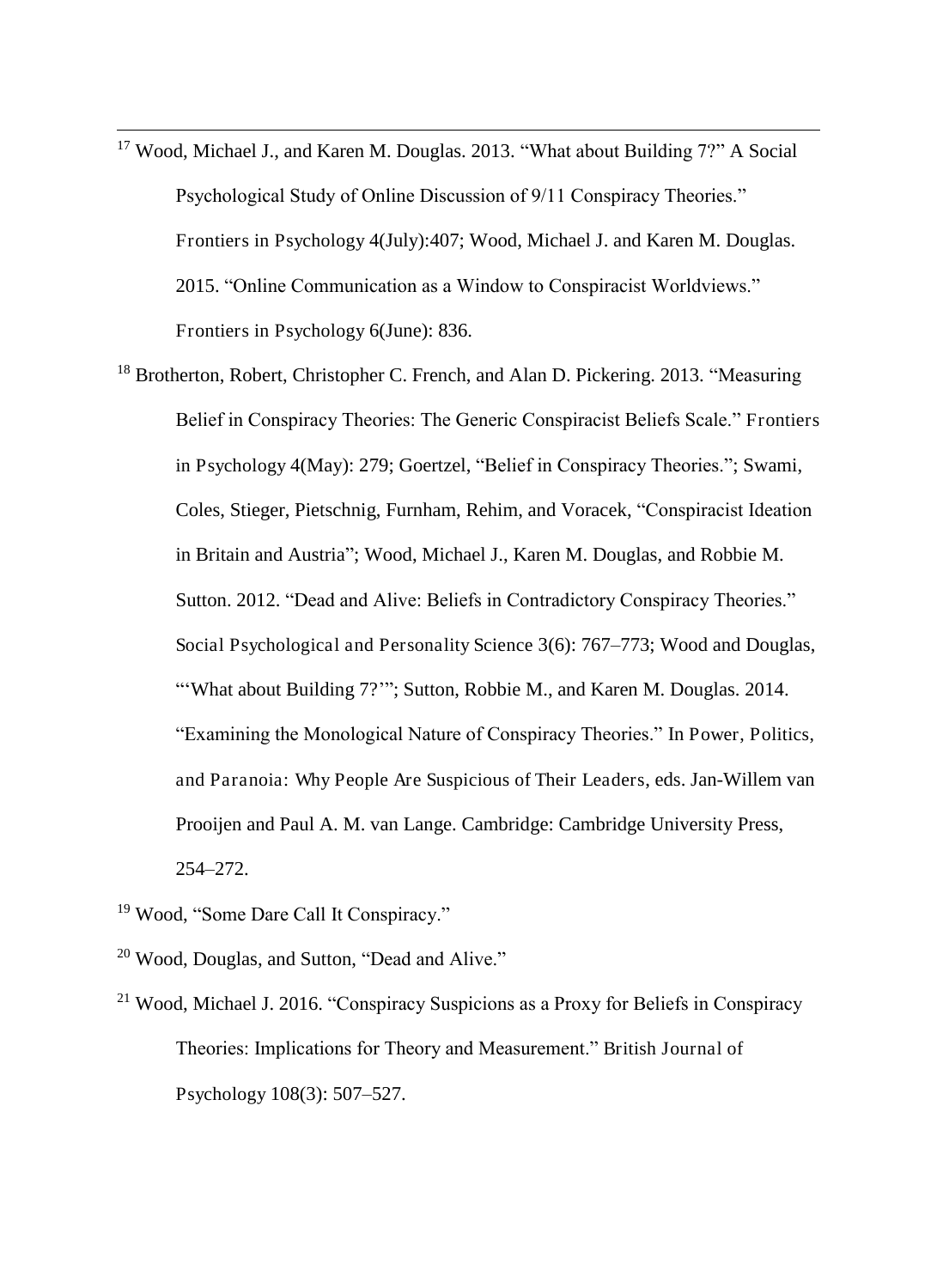- $\overline{a}$  $22$  Bruder, Martin, Peter Haffke, Nick Neave, Nina Nouripanah, and Roland Imhoff. 2013. "Measuring Individual Differences in Generic Beliefs in Conspiracy Theories across Cultures: Conspiracy Mentality Questionnaire." Frontiers in Psychology 4(April): 225; Darwin, Neave, and Holmes, "Belief in Conspiracy Theories"; Dagnall, Drinkwater, Parker, Donovan, and Parton, "Conspiracy Theory and Cognitive Style"; Stieger, Stefan, Nora Gumhalter, Ulrich S. Tran, Martin Voracek, and Viren Swami. 2013. "Girl in the Cellar: A Repeated Cross-Sectional Investigation of Belief in Conspiracy Theories about the Kidnapping of Natascha Kampusch." Frontiers in Psychology 4(May): 297; Swami, Coles, Stieger, Pietschnig, Furnham, Rehim, and Voracek, "Conspiracist Ideation in Britain and Austria"; van der Tempel and Alcock, "Relationships between Conspiracy Mentality, Hyperactive Agency Detection, and Schizotypy"; van Prooijen, Jan-Willem., André P. M. Krouwel, and Thomas V. Pollet. 2015. "Political Extremism Predicts Belief in Conspiracy Theories." Social Psychological and Personality Science 6(5): 570–578.
- <sup>23</sup> Barkun, Michael. 2003. A Culture of Conspiracy: Apocalyptic Visions in Contemporary America. Berkeley: University of California Press.
- <sup>24</sup> Durkheim, Emile. [1897] 1951. Suicide: A Study in Sociology. Trans. John A. Spaulding and George Simpson. Glencoe, IL: Free Press, 405.
- <sup>25</sup> Abalakina-Paap, Stephan, Craig, and Gregory, "Beliefs in Conspiracies"; Goertzel, "Belief in Conspiracy Theories"; Leman, Patrick J, and Marco Cinnirella. 2013. "Beliefs in Conspiracy Theories and the Need for Cognitive Closure." Frontiers in Psychology 4 (June): 378.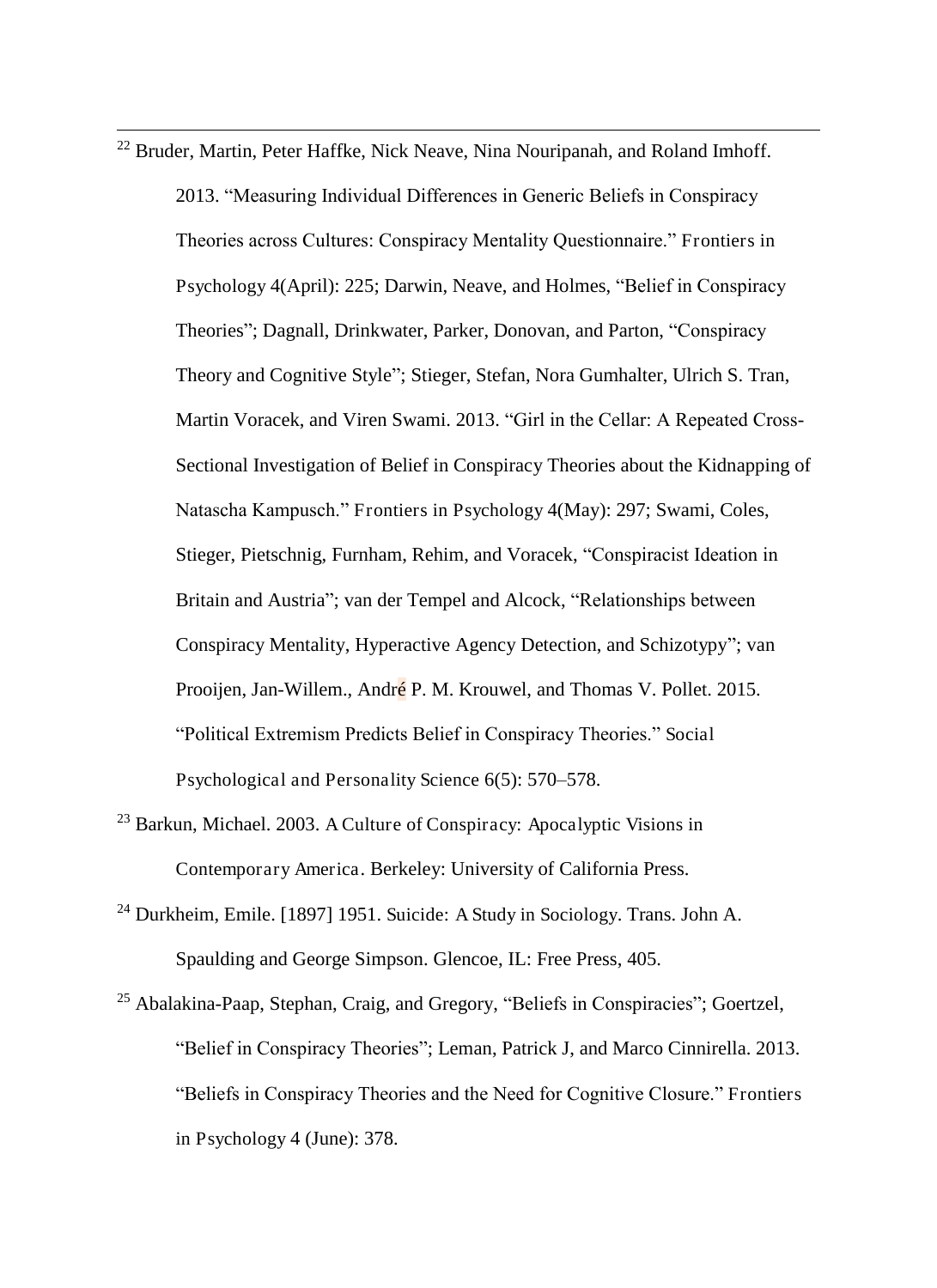<sup>26</sup> Enten, Harry. 2017. "Most People Believe in JFK Conspiracy Theories."

 $\overline{a}$ 

https://fivethirtyeight.com/features/the-one-thing-in-politics-most-americansbelieve-in-jfk-conspiracies/ (Accessed December 27, 2017).

- <sup>27</sup> Oliver, J. Eric, and Thomas J. Wood. 2014. "Conspiracy Theories and the Paranoid Style(s) of Mass Opinion." American Journal of Political Science 58(4): 952–966.
- <sup>28</sup> Newheiser, Anna Kaisa, Miguel Farias, and Nicole Tausch. 2011. "The Functional Nature of Conspiracy Beliefs: Examining the Underpinnings of Belief in the Da Vinci Code Conspiracy." Personality and Individual Differences 51(8): 1007– 1011. DOI: 10.1016/j.paid.2011.08.011.
- $29$  Uscinski, Joseph E., and Joseph M. Parent. 2014. American Conspiracy Theories. Oxford: Oxford University Press.
- <sup>30</sup> Grzesiak-Feldman, Monika, and Monika Irzycka. 2009. "Right-Wing Authoritarianism and Conspiracy Thinking in a Polish Sample." Psychological Reports 105(2): 389–93; Swami, Viren. 2012. "Social Psychological Origins of Conspiracy Theories: The Case of the Jewish Conspiracy Theory in Malaysia." Frontiers in Psychology 3(August): 280.
- <sup>31</sup> Grzesiak-Feldman, Monika, and Hubert Suszek. 2008. "Conspiracy Stereotyping and Perceptions of Group Entitativity of Jews, Germans, Arabs, and Homosexuals by Polish Students." Psychological Reports 102(3): 755–758.
- <sup>32</sup> Whitson, Jennifer A., and Adam D. Galinsky. 2008. "Lacking Control Increases Illusory Pattern Perception." Science 322(3): 115–117.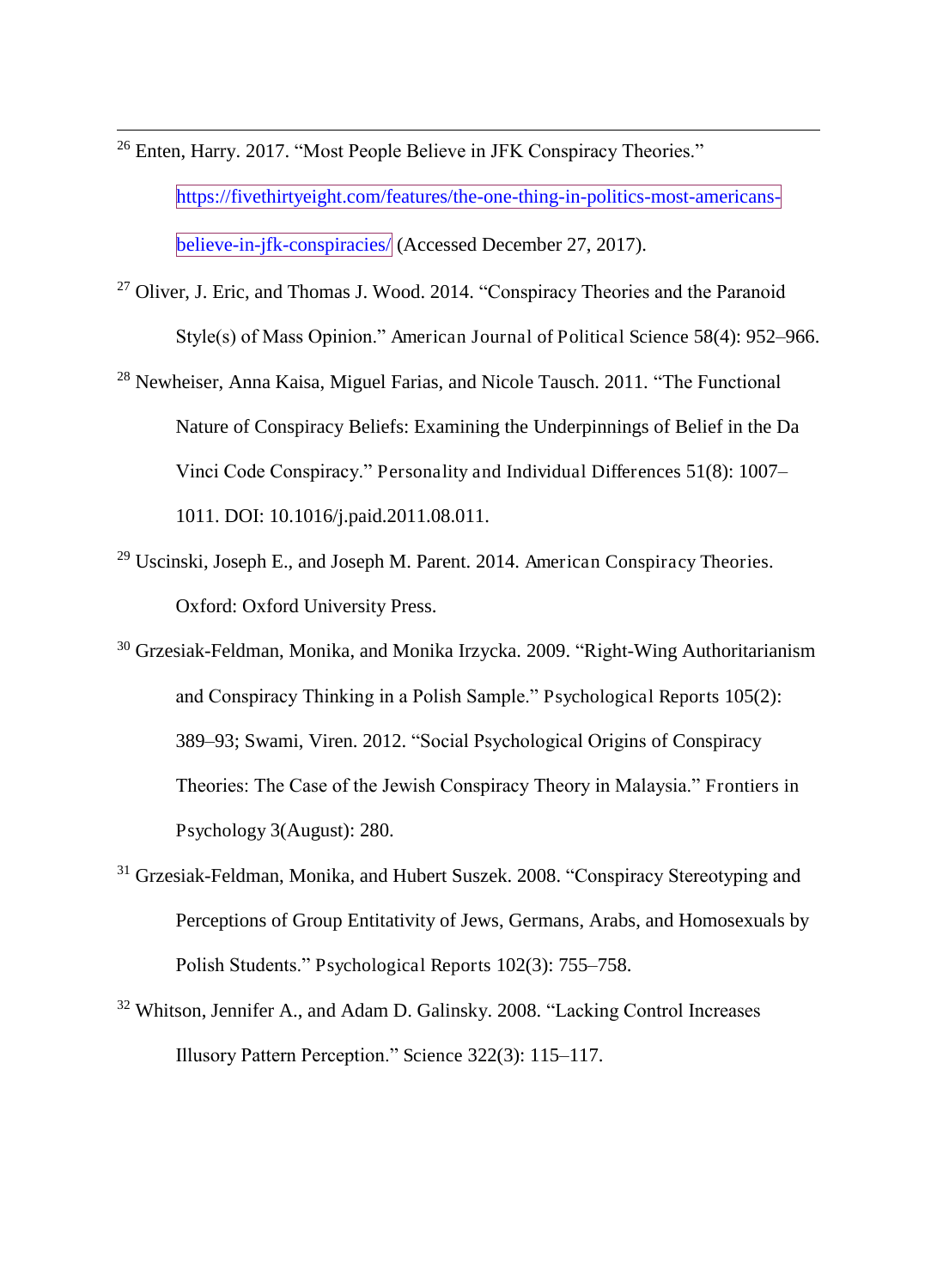- <sup>33</sup> Kay, Aaron C., Jennifer A. Whitson, Danielle Gaucher, and Adam D. Galinsky. 2009. "Compensatory Control: Achieving Order through the Mind, Our Institutions, and the Heavens." Current Directions in Psychological Science 18(5): 264–268.
- <sup>34</sup> Abalakina-Paap, Stephan, Craig, and Gregory, "Beliefs in Conspiracies"; Mirowsky, J., and C. E. Ross. 1983. "Paranoia and the Structure of Powerlessness." American Sociological Review 48(2): 228–239; Hamsher, Geller, Rotter. "Interpersonal Trust, Internal-External Control, and the Warren Commission Report."
- <sup>35</sup> Stanovich, K. E., and R. F. West. 2000. "Individual Differences in Reasoning: Implications for the Rationality Debate?" Behavioral and Brain Sciences 23(5): 645–665.
- <sup>36</sup> Swami, Voracek, Stieger, Tran, and Furnham, "Analytic Thinking Reduces Belief in Conspiracy Theories."
- <sup>37</sup> Wood, "Some Dare Call It Conspiracy."

 $\overline{a}$ 

<sup>38</sup> Miller, Joanne M., Kyle L. Saunders, and Christina E. Farhart. 2016. "Conspiracy Endorsement as Motivated Reasoning: The Moderating Roles of Political Knowledge and Trust." American Journal of Political Science 60(4): 824–844; Oliver and Wood, "Conspiracy Theories and the Paranoid Style(s) of Mass Opinion"; Munro, Geoffrey D., Carrie Weih, and Jeffrey Tsai. 2010. "Motivated Suspicion: Asymmetrical Attributions of the Behavior of Political Ingroup and Outgroup Members." Basic and Applied Social Psychology 32(2): 173–184; Van Prooijen, Jan-Willem, and Eric Van Dijk. 2014. "When Consequence Size Predicts Belief in Conspiracy Theories: The Moderating Role of Perspective Taking." Journal of Experimental Social Psychology 55(November): 63–73.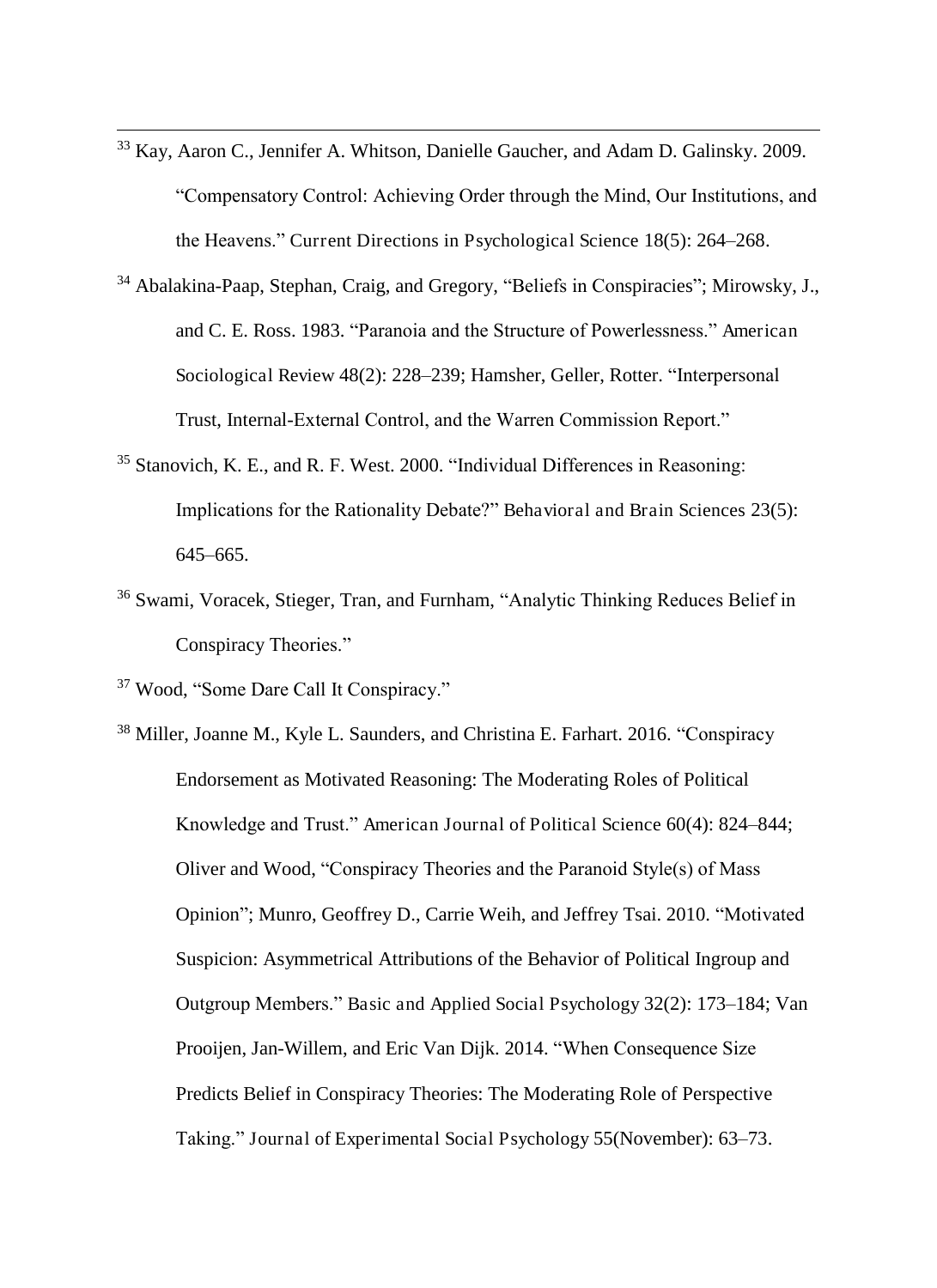- <sup>39</sup> Kramer, Roderick M. 1998. "Paranoid Cognition in Social Systems: Thinking and Acting in the Shadow of Doubt." Personality and Social Psychology Review 2(4): 251–275.
- <sup>40</sup> Sapountzis, Antonis, and Susan Condor. 2013. "Conspiracy Accounts as Intergroup Theories: Challenging Dominant Understandings of Social Power and Political Legitimacy." Political Psychology 34(5): 731–752.
- <sup>41</sup> Abalakina-Paap, Stephan, Craig, and Gregory, "Beliefs in Conspiracies"; Dagnall, Drinkwater, Parker, Donovan, and Parton, "Conspiracy Theory and Cognitive Style."
- <sup>42</sup> <IBT>Grimes, David Robert. 2016. "On the Viability of Conspiratorial Beliefs." PLoS ONE 11(1).</IBT> DOI: 10.1371/journal.pone.0147905.
- $43$  Ibid.

- <sup>44</sup> Uscinski and Parent, American Conspiracy Theories.
- <sup>45</sup> Douglas, Karen M., and Robbie M. Sutton. 2011. "Does It Take One to Know One? Endorsement of Conspiracy Theories Is Influenced by Personal Willingness to Conspire." British Journal of Social Psychology 50(3): 544–552.
- <sup>46</sup> van Prooijen, Jan-Willem, and Nils B. Jostmann, 2013. "Belief in Conspiracy Theories: The Influence of Uncertainty and Perceived Morality." European Journal of Social Psychology 43(1): 109–115.
- <sup>47</sup> Kramer; Fein, Steven. 1996. "Effects of Suspicion on Attributional Thinking and the Correspondence Bias." Journal of Personality and Social Psychology 70(6): 1164–1184.